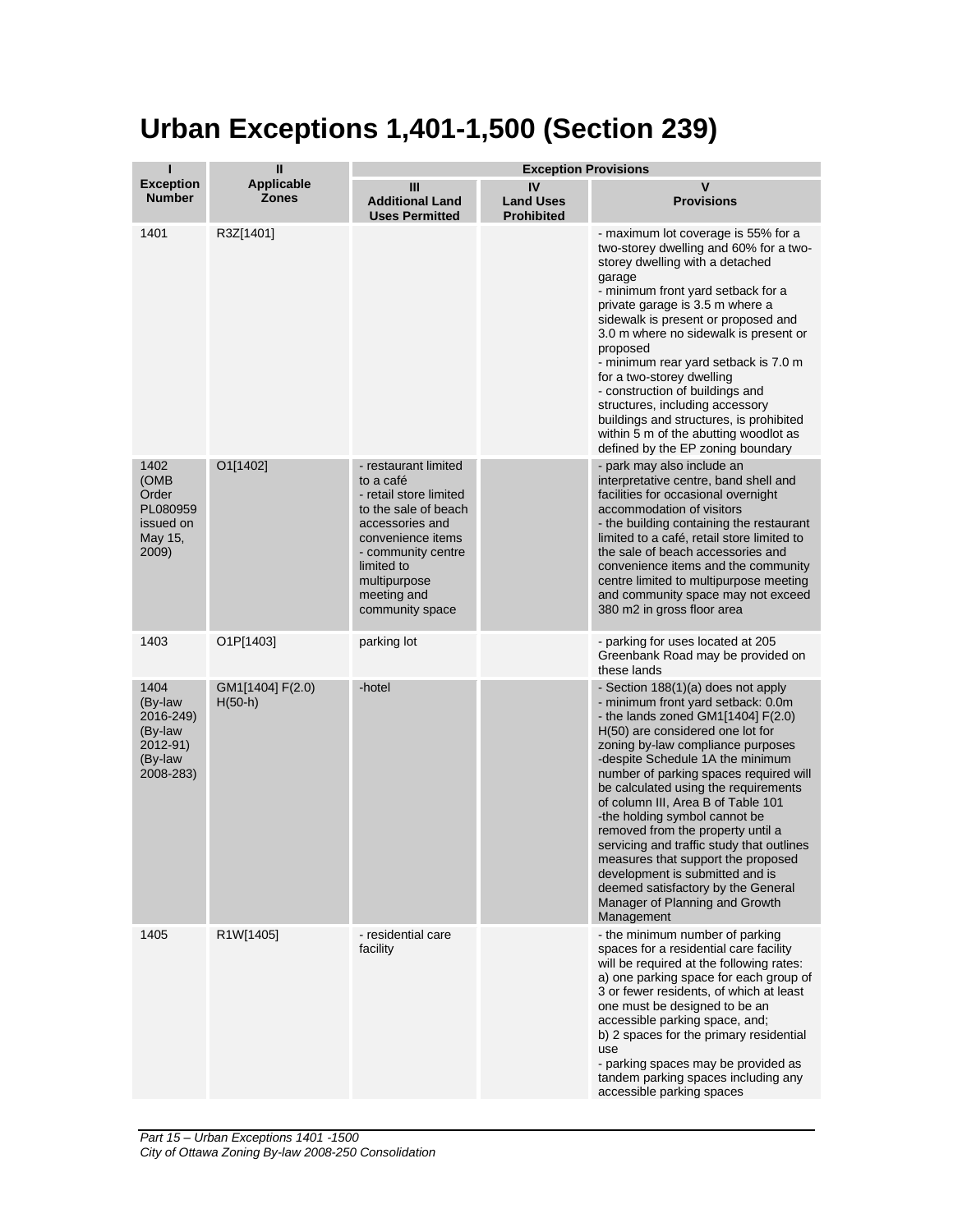| т                                 | $\mathbf{I}$                      | <b>Exception Provisions</b>                          |                                             |                                                                                                                                                                                                                                                                                                                                                                                                                                                                                                                                                                                                                                                                                                                                                                  |
|-----------------------------------|-----------------------------------|------------------------------------------------------|---------------------------------------------|------------------------------------------------------------------------------------------------------------------------------------------------------------------------------------------------------------------------------------------------------------------------------------------------------------------------------------------------------------------------------------------------------------------------------------------------------------------------------------------------------------------------------------------------------------------------------------------------------------------------------------------------------------------------------------------------------------------------------------------------------------------|
| <b>Exception</b><br><b>Number</b> | <b>Applicable</b><br><b>Zones</b> | Ш<br><b>Additional Land</b><br><b>Uses Permitted</b> | IV<br><b>Land Uses</b><br><b>Prohibited</b> | v<br><b>Provisions</b>                                                                                                                                                                                                                                                                                                                                                                                                                                                                                                                                                                                                                                                                                                                                           |
|                                   |                                   |                                                      |                                             | - landscaped areas of 6.0 m in width<br>on one side of the lot and 2.0 m in<br>width on the other side of the lot are<br>required between parking spaces and<br>the interior lot lines.<br>(OMB Order No. 2743 issued on<br>September 28, 2006)                                                                                                                                                                                                                                                                                                                                                                                                                                                                                                                  |
| 1406                              | R3Y[1406]                         |                                                      |                                             | - minimum lot area is 120 m2 per<br>dwelling unit<br>- minimum lot width is 5.5 m per<br>dwelling unit<br>- minimum front yard setback is 3 m<br>- minimum rear yard setback is 6 m<br>- minimum corner side yard setback is<br>2 <sub>m</sub><br>- the maximum permitted projection of<br>a covered, unenclosed porch into the<br>street yard is 1.5 m, but not closer<br>than 1.75 m to the lot line.<br>- minimum private amenity area per<br>dwelling unit is 4.8 m in diameter.<br>- minimum private amenity area<br>setback is 1.2 m from institutional<br>zones and 2.0 m from streets<br>- minimum setback of a parking space<br>from the curb is 2.25 m.<br>(OMB Decision 1611 issued June 01,<br>2006)<br>(OMB Decision 2619 issued Sept. 18,<br>2006) |
| 1407                              | R3Y[1407]                         |                                                      |                                             | - minimum lot area is 120 m2 per<br>dwelling unit<br>- minimum lot width is 5.5 m per<br>dwelling unit<br>- minimum rear yard setback is 6 m<br>- minimum corner side yard setback is<br>3 <sub>m</sub><br>- maximum permitted projection of a<br>covered, unenclosed porch into the<br>front or corner side yard is 1.5 m.<br>- minimum private amenity area per<br>dwelling unit is 4.8 m in diameter.<br>- minimum private amenity area<br>setback is 2.0 m from a street<br>(OMB Decision 1611 issued June 01,<br>2006)<br>(OMB Decision 2619 issued Sept. 18,<br>2006)                                                                                                                                                                                      |
| 1408                              | R3Y[1408]                         |                                                      |                                             | - minimum lot area is 130 m2 per<br>dwelling unit<br>- minimum lot width is 5.5 m per<br>dwelling unit<br>- minimum front and corner side yard<br>setback is 3 m<br>- minimum setback of a parking space<br>from the curb is 2.25 m<br>- minimum private amenity area<br>setback is 2.0 m from an institutional<br>zone<br>(OMB Decision 1611 issued June 01,<br>2006)<br>(OMB Decision 2619 issued Sept. 18,<br>2006)                                                                                                                                                                                                                                                                                                                                           |
| 1409                              | R5A[1409]                         |                                                      |                                             | - no building is permitted within 10.0 m                                                                                                                                                                                                                                                                                                                                                                                                                                                                                                                                                                                                                                                                                                                         |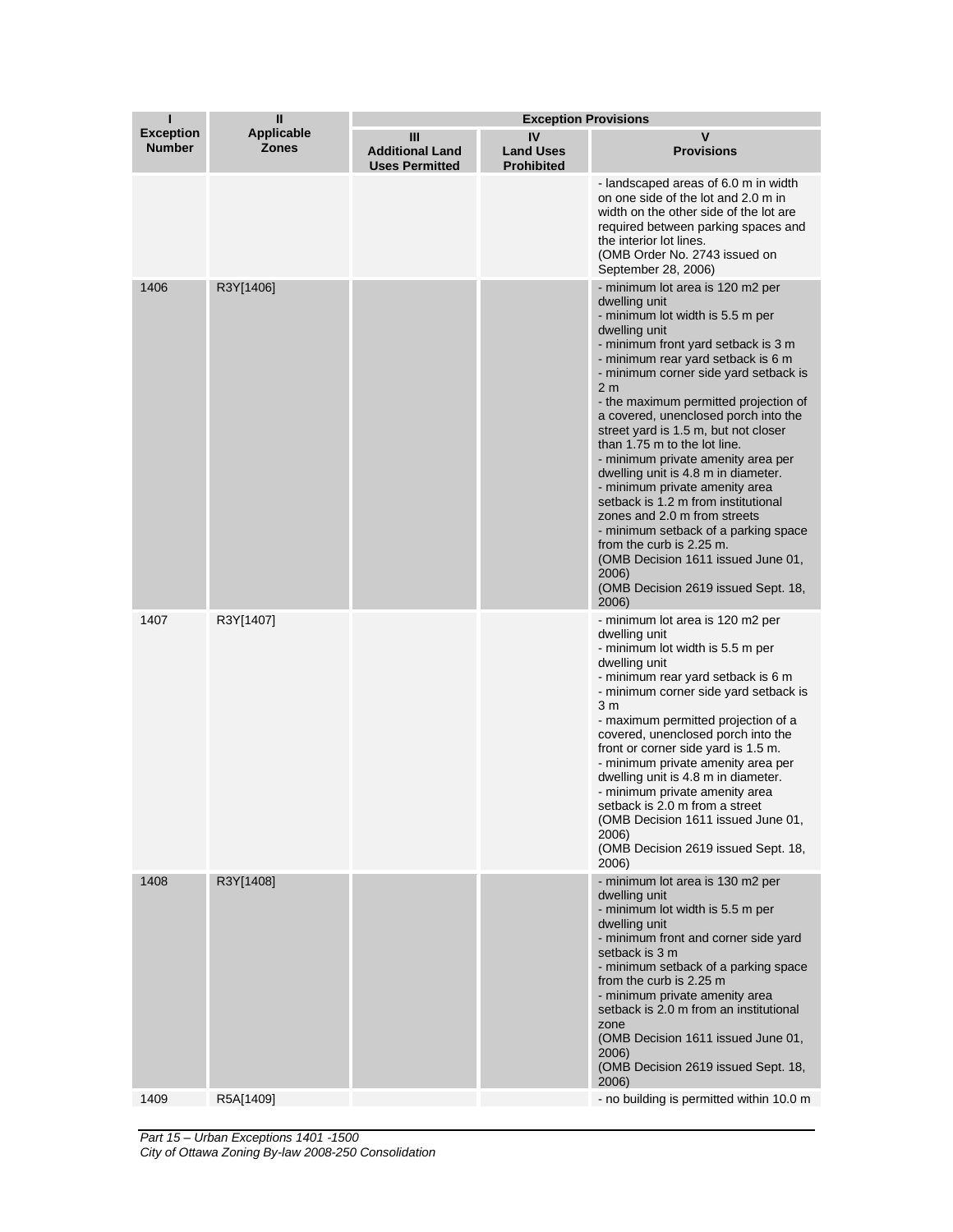| ı                                                   | Ш                                 | <b>Exception Provisions</b>                          |                                             |                                                                                                                                                                                                                                                                                                                                                                                                                                                                                                                                                                                                                                                                                                                                                                                                                                                                                                                                                                                                                                                                                                                                                                                                                                                                                                                                                                                                                                                                                                                                                                                                                                                                                                                                                                           |  |
|-----------------------------------------------------|-----------------------------------|------------------------------------------------------|---------------------------------------------|---------------------------------------------------------------------------------------------------------------------------------------------------------------------------------------------------------------------------------------------------------------------------------------------------------------------------------------------------------------------------------------------------------------------------------------------------------------------------------------------------------------------------------------------------------------------------------------------------------------------------------------------------------------------------------------------------------------------------------------------------------------------------------------------------------------------------------------------------------------------------------------------------------------------------------------------------------------------------------------------------------------------------------------------------------------------------------------------------------------------------------------------------------------------------------------------------------------------------------------------------------------------------------------------------------------------------------------------------------------------------------------------------------------------------------------------------------------------------------------------------------------------------------------------------------------------------------------------------------------------------------------------------------------------------------------------------------------------------------------------------------------------------|--|
| <b>Exception</b><br><b>Number</b>                   | <b>Applicable</b><br><b>Zones</b> | Ш<br><b>Additional Land</b><br><b>Uses Permitted</b> | IV<br><b>Land Uses</b><br><b>Prohibited</b> | v<br><b>Provisions</b>                                                                                                                                                                                                                                                                                                                                                                                                                                                                                                                                                                                                                                                                                                                                                                                                                                                                                                                                                                                                                                                                                                                                                                                                                                                                                                                                                                                                                                                                                                                                                                                                                                                                                                                                                    |  |
| (By-law<br>2021-277)<br>(By-law<br>2014-185)        |                                   |                                                      |                                             | of the lot line adjacent to North Service<br>Road<br>- minimum required front yard for the<br>end wall of a row dwelling is 4.0 m<br>- minimum required front yard where<br>garages face a public street is 6.0 m<br>- minimum required front yard for all<br>other buildings is 6.0 m<br>- minimum required rear yard is 7.5 m<br>- minimum required building spacing is<br>3.0 <sub>m</sub><br>- maximum permitted building height is<br>10 storeys<br>- minimum required density is 75 units<br>per hectare<br>- maximum permitted density of lands<br>other than those legally described as<br>Parts 1, 2 and 3, Plan 4R-31527, is<br>100 units per hectare<br>- minimum distance between the rear<br>wall of a row dwelling and a O1 zone<br>is $7.5m$<br>- minimum distance between the end<br>wall of a row dwelling and a O1 zone<br>is $2.0m$<br>- minimum distance between<br>apartment dwellings under 7 stories in<br>height and a O1 zone is 7.5 m<br>- minimum distance between<br>apartment dwellings 7 to 10 stories in<br>height and a O1 zone is 10 m<br>- minimum required western side yard<br>abutting retaining wall for all buildings<br>is 6.0 m<br>- minimum required western side yard<br>south of retaining wall for all buildings<br>is $8.0 \text{ m}$ ;<br>- the dwelling units and land in a row<br>dwelling development may be divided<br>or severed into separate, legally<br>conveyable parts without each part<br>meeting all of the requirements of this<br>by-law as long as the overall<br>development complies with the<br>requirements of this by-law<br>-subsection 109(3) does not apply<br>-maximum permitted density for the<br>property legally described as Parts 1,<br>2 and 3, Plan 4R-31527, is 150 units<br>per hectare |  |
| 1410                                                | I1B[1410]                         |                                                      |                                             | - minimum front yard setback is 8.5 m<br>- minimum interior side yard setback<br>abutting a residential zone is 20 m                                                                                                                                                                                                                                                                                                                                                                                                                                                                                                                                                                                                                                                                                                                                                                                                                                                                                                                                                                                                                                                                                                                                                                                                                                                                                                                                                                                                                                                                                                                                                                                                                                                      |  |
| 1411                                                | TM7[1411] H(14)                   |                                                      |                                             | - no on-site parking required<br>- minimum front yard setback is 1 m<br>- minimum side yard setback is 0.8 m                                                                                                                                                                                                                                                                                                                                                                                                                                                                                                                                                                                                                                                                                                                                                                                                                                                                                                                                                                                                                                                                                                                                                                                                                                                                                                                                                                                                                                                                                                                                                                                                                                                              |  |
| 1412<br>(By-law<br>2010-62)<br>(By-law<br>2008-462) | IL7[1412] H(24)-h                 | - retail store                                       |                                             | - minimum front and corner side yard<br>setback is 3 m<br>- minimum interior side yard setback is<br>2 m, which may be reduced to 0 m<br>abutting an existing or future rapid<br>transit corridor<br>- no parking lot landscape buffer is<br>required adjacent to an existing or                                                                                                                                                                                                                                                                                                                                                                                                                                                                                                                                                                                                                                                                                                                                                                                                                                                                                                                                                                                                                                                                                                                                                                                                                                                                                                                                                                                                                                                                                          |  |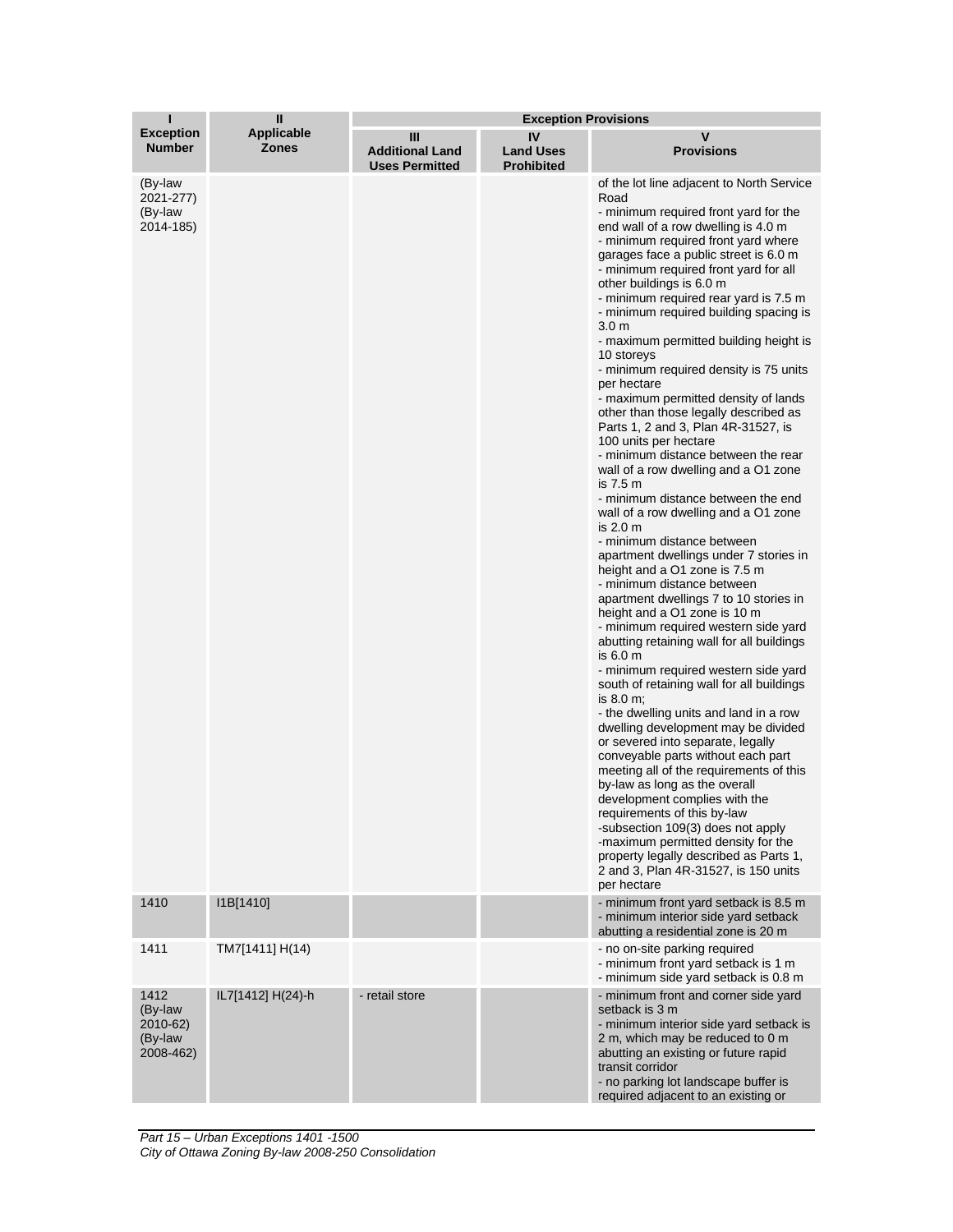| ı                                                                                                     | Ш                          | <b>Exception Provisions</b>                          |                                                                                                                                                                                                                                                                                                                                                                                                                                                |                                                                                                                                                                                                                                                                                                                                                                                                                                                                                                                                                                                                                                                                                                                                                                                                                                                                                                                             |  |
|-------------------------------------------------------------------------------------------------------|----------------------------|------------------------------------------------------|------------------------------------------------------------------------------------------------------------------------------------------------------------------------------------------------------------------------------------------------------------------------------------------------------------------------------------------------------------------------------------------------------------------------------------------------|-----------------------------------------------------------------------------------------------------------------------------------------------------------------------------------------------------------------------------------------------------------------------------------------------------------------------------------------------------------------------------------------------------------------------------------------------------------------------------------------------------------------------------------------------------------------------------------------------------------------------------------------------------------------------------------------------------------------------------------------------------------------------------------------------------------------------------------------------------------------------------------------------------------------------------|--|
| <b>Exception</b><br><b>Number</b>                                                                     | Applicable<br><b>Zones</b> | Ш<br><b>Additional Land</b><br><b>Uses Permitted</b> | IV<br><b>Land Uses</b><br><b>Prohibited</b>                                                                                                                                                                                                                                                                                                                                                                                                    | v<br><b>Provisions</b>                                                                                                                                                                                                                                                                                                                                                                                                                                                                                                                                                                                                                                                                                                                                                                                                                                                                                                      |  |
|                                                                                                       |                            |                                                      |                                                                                                                                                                                                                                                                                                                                                                                                                                                | future rapid transit corridor<br>- the land zoned $IL7[1412] H(24)$ -h is<br>one lot for zoning purposes<br>- subclause 204(7)(d)(ii) does not<br>apply<br>- minimum lot area for a retail store:<br>no minimum<br>- minimum rear yard setback: 3.0m<br>- Row $(e)$ – maximum lot coverage –<br>of Tables 203B and 203C does not<br>apply<br>- minimum required parking rate for<br>warehouse use: 4 spaces<br>- minimum required loading rates for a<br>warehouse: 0 spaces<br>- minimum required bicycle parking<br>rates for a warehouse: 0 spaces<br>- a retail store with a gross floor area<br>of 1,858 to 4,999 $m2$ is permitted only<br>after the "h" holding symbol, as<br>denoted on the Zoning Map, has been<br>removed by City Council following City<br>approval of a traffic study that<br>identifies the roadway/intersection<br>modifications required to support the<br>scale of the proposed development |  |
| 1413<br>(By-law<br>2015-49)                                                                           | MC14[1413]                 |                                                      | All uses other<br>than:<br>- bank<br>- dwelling unit<br>- day care<br>- emergency<br>service<br>- hotel<br>- library<br>- medical facility<br>- municipal<br>service centre<br>- office<br>-personal<br>service business<br>- place of<br>assembly<br>- place of<br>worship<br>- recreational<br>and athletic<br>facility<br>- restaurant<br>- retail food store<br>- retail store<br>- service and<br>repair shop<br>- technology<br>industry | - the following uses are allowed only if<br>they are located in the same building<br>as a permitted use other than those<br>listed herein: bank, personal service<br>buisiness, place of assembly,<br>restaurant, retail food store, retail store<br>- yard setback abutting a residential<br>zone: 6 metres<br>- minimum building height for<br>residential and office developments is<br>4 storeys, in all other cases the<br>minimum building height is 2 storeys<br>- a maximum of 100 dwelling unites<br>are permitted provided they are<br>located in a building with ground floor<br>office uses                                                                                                                                                                                                                                                                                                                     |  |
| 1414<br>(By-law)<br>$2019-41$<br>(By-law<br>2012-277)<br>(By-law<br>2009-161)<br>(By-law<br>2008-459) | IL6[1414] H(30)-h          |                                                      | all uses other<br>than the<br>following:<br>- animal care<br>establishment<br>- animal hospital<br>- automobile<br>dealership<br>- automobile                                                                                                                                                                                                                                                                                                  | - the provisions of Section<br>$203(2)(b)$ , (c) and $203(4)$ do not apply<br>- garden centres associated with a<br>permiited use must be located at least<br>0.3 m above the regulatory flood plain<br>- all storage must be concealed or<br>enclosed<br>- automobile-related retail stores<br>cannot exceed a floor area equal to                                                                                                                                                                                                                                                                                                                                                                                                                                                                                                                                                                                         |  |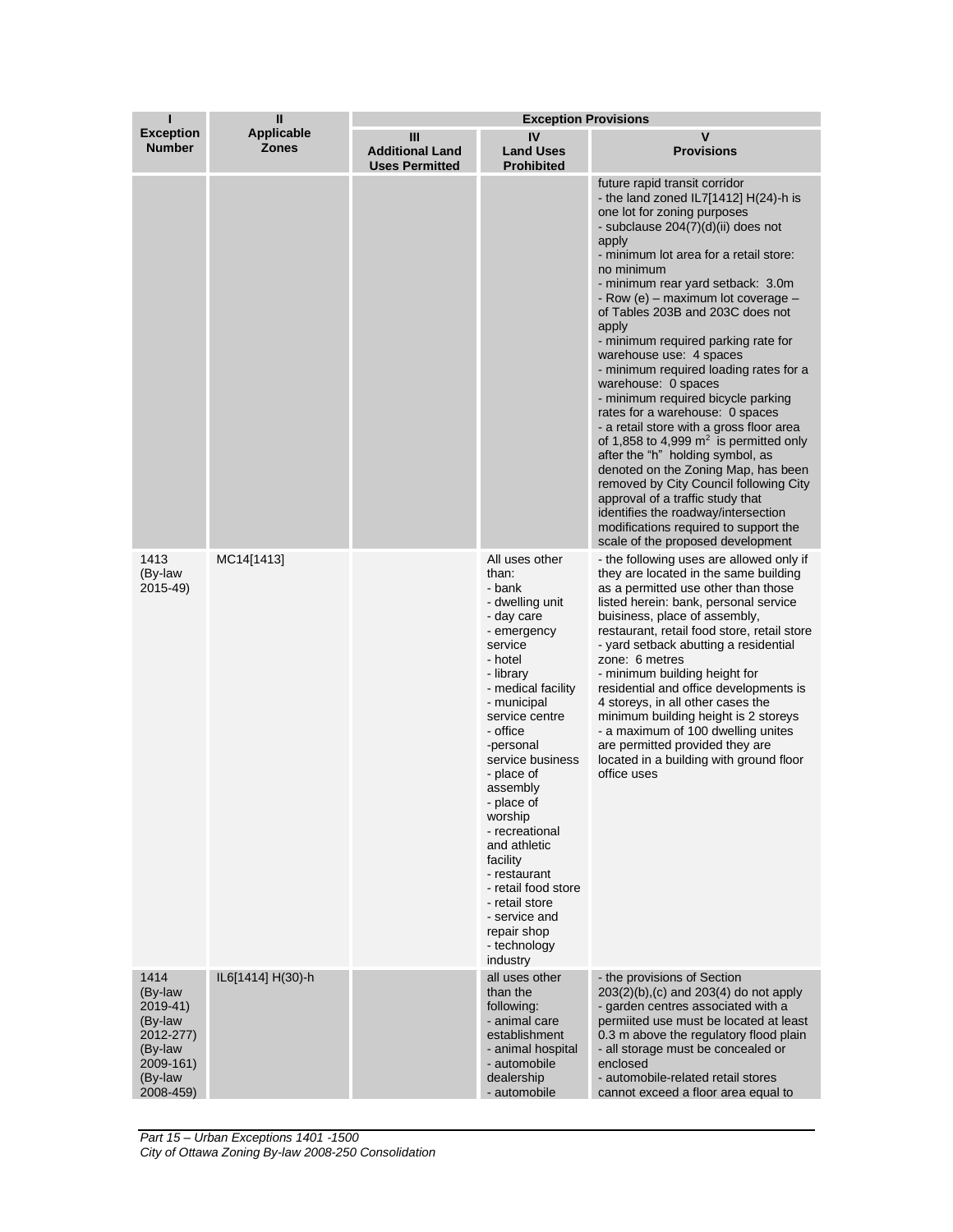| ı                                 | Ш                                 | <b>Exception Provisions</b>                          |                                                                                                                                                                                                                                                                                                                                                                                                                                                                                                                                                                                                                                                                                                                                                                                                                                            |                                                                                                                                                                                                                                                                                                                                                                                                                                                                                                                                                                                                                                                                                                                                                                                                                                                                                                                                                                                                                                                                                                                                                                                                                                                                                                                                                                                                                                                                                                                                                                                                                                                                                                          |  |
|-----------------------------------|-----------------------------------|------------------------------------------------------|--------------------------------------------------------------------------------------------------------------------------------------------------------------------------------------------------------------------------------------------------------------------------------------------------------------------------------------------------------------------------------------------------------------------------------------------------------------------------------------------------------------------------------------------------------------------------------------------------------------------------------------------------------------------------------------------------------------------------------------------------------------------------------------------------------------------------------------------|----------------------------------------------------------------------------------------------------------------------------------------------------------------------------------------------------------------------------------------------------------------------------------------------------------------------------------------------------------------------------------------------------------------------------------------------------------------------------------------------------------------------------------------------------------------------------------------------------------------------------------------------------------------------------------------------------------------------------------------------------------------------------------------------------------------------------------------------------------------------------------------------------------------------------------------------------------------------------------------------------------------------------------------------------------------------------------------------------------------------------------------------------------------------------------------------------------------------------------------------------------------------------------------------------------------------------------------------------------------------------------------------------------------------------------------------------------------------------------------------------------------------------------------------------------------------------------------------------------------------------------------------------------------------------------------------------------|--|
| <b>Exception</b><br><b>Number</b> | <b>Applicable</b><br><b>Zones</b> | Ш<br><b>Additional Land</b><br><b>Uses Permitted</b> | IV<br><b>Land Uses</b><br><b>Prohibited</b>                                                                                                                                                                                                                                                                                                                                                                                                                                                                                                                                                                                                                                                                                                                                                                                                | v<br><b>Provisions</b>                                                                                                                                                                                                                                                                                                                                                                                                                                                                                                                                                                                                                                                                                                                                                                                                                                                                                                                                                                                                                                                                                                                                                                                                                                                                                                                                                                                                                                                                                                                                                                                                                                                                                   |  |
|                                   |                                   |                                                      | rental<br>establishment<br>- bank<br>- bank machine<br>- broadcasting<br>studio<br>- catering<br>establishment<br>- convenience<br>store<br>- day care<br>- emergency<br>service<br>- heavy<br>equipment and<br>vehicles sales,<br>rental and<br>servicing<br>- hotel<br>- light industrial<br>uses<br>-instructional<br>facility<br>- medical facility<br>- office<br>- park<br>- parking garage<br>- parking lot<br>-personal<br>brewing facility<br>- personal<br>service business<br>- place of<br>assembly<br>- post office<br>- printing plant<br>- production<br>studio<br>- recreational<br>and athletic<br>facility<br>- research and<br>development<br>center<br>- restaurant<br>- retail store<br>- service and<br>repair shop<br>- technology<br>industry<br>- training center<br>- truck transport<br>terminal<br>- warehouse | 25% of the area of the lot and are not<br>permitted abutting Highway 417<br>- the following provisions apply to retail<br>stores and shopping centres:<br>- minimum lot area is 0.81 ha<br>- minimum lot width is 45 m<br>- minimum yard setbacks is 3 m<br>- maximum lot coverage is 45%<br>- maximum building height is 11 m<br>- a 6 m landscaped buffer must be<br>provided between a parking lot or<br>paved area and Highway 417 and<br><b>Frank Nighbor Place</b><br>- maximum aggregate gross floor area<br>of 19,773 m2 for all retail stores<br>- maximum floor space index- no limit-<br>retail store and shopping centre are<br>not permitted until the 'h' symbol is<br>removed by City Council following:<br>(1) City approval of the detailed design<br>for the roadway modifications<br>described in Exhibit 61 to the Ontario<br>Municipal Board hearing regarding 15<br>Frank Nighbor Place and 737 and 777<br>Silver Seven Road, File numbers<br>PL051066, PL060317 and PL060318<br>(2) conveyance to the City of all<br>necessary road widenings to<br>accommodate the roadway<br>modifications noted above<br>(3) entering into a registered cost<br>sharing agreement to construct the<br>roadway modifications noted above<br>between the owners of<br>15 Frank Nighbor Place, 20 Frank<br>Nighbor Place, 720 Silver Seven<br>Road, 737<br>Silver Seven Road and 777 Silver<br>Seven Road and a copy provided to<br>the City.<br>(4) provision to the City of an<br>implementation plan including a<br>construction schedule for the roadway<br>modifications noted above.<br>(5) provision of a performance deposit<br>to the City for the roadway<br>modifications noted above. |  |
| 1415<br>(By-law<br>2014-294)      | R5Z[1415]                         |                                                      |                                                                                                                                                                                                                                                                                                                                                                                                                                                                                                                                                                                                                                                                                                                                                                                                                                            | - maximum building height-10 storeys<br>and 105 m above sea level<br>- for the calculation of density, lands<br>located within exceptions [1363],<br>[1364] and [1415] are considered as<br>one lot for zoning purposes<br>-maximum density is 150 units per<br>hectare<br>-minimum density is 50 units per<br>hectare                                                                                                                                                                                                                                                                                                                                                                                                                                                                                                                                                                                                                                                                                                                                                                                                                                                                                                                                                                                                                                                                                                                                                                                                                                                                                                                                                                                   |  |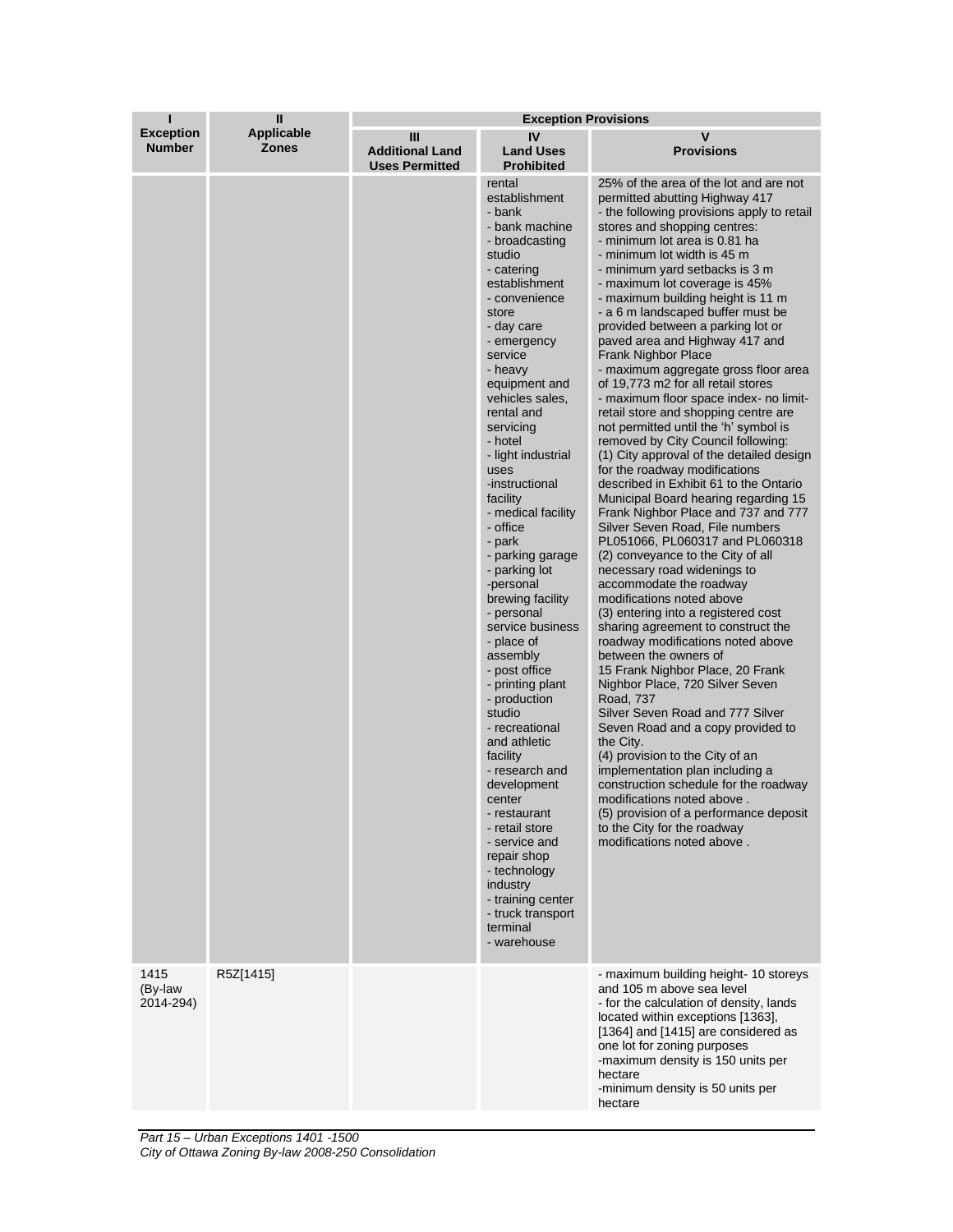| ı                                                    | $\mathbf{I}$                        | <b>Exception Provisions</b>                            |                                                 |                                                                                                                                                                                                                                                                                                                          |
|------------------------------------------------------|-------------------------------------|--------------------------------------------------------|-------------------------------------------------|--------------------------------------------------------------------------------------------------------------------------------------------------------------------------------------------------------------------------------------------------------------------------------------------------------------------------|
| <b>Exception</b><br><b>Number</b>                    | <b>Applicable</b><br><b>Zones</b>   | Ш<br><b>Additional Land</b><br><b>Uses Permitted</b>   | IV<br><b>Land Uses</b><br><b>Prohibited</b>     | V<br><b>Provisions</b>                                                                                                                                                                                                                                                                                                   |
|                                                      |                                     |                                                        |                                                 | -for the calculation of density, lands<br>located within exceptions [1363].<br>[1364] and [1415] are considered as<br>one lot for zoning purposes.                                                                                                                                                                       |
| 1416<br>(By-law<br>2011-308)                         | I2A[1416] F(1.5)                    | - retail food store<br>limited to a farmer's<br>market |                                                 | -the lands zoned $12A[1416] F(1.5)$ ,<br>GM[1851] H(20), and TM7[1850] are<br>considered on lot for zoning purposes                                                                                                                                                                                                      |
| 1417                                                 | R2F[1417]                           |                                                        | - linked-<br>detached<br>- duplex               |                                                                                                                                                                                                                                                                                                                          |
| 1418<br>(By-law<br>$2015 - 45$                       | AM10[1418]                          |                                                        |                                                 | - parking rate for all land uses is 3.2<br>spaces per 100 $m2$<br>-for lots greater in area than 1250 $m^2$ ,<br>2% of the total area must be provided<br>as outdoor communal space located at<br>grade anywhere on the lot and such<br>area can also be used towards<br>complying with any amenity area<br>requirements |
| 1419<br>(By-law<br>2009-302)                         | GM[1419] H(18.5)                    |                                                        | all residential-<br>use buildings               |                                                                                                                                                                                                                                                                                                                          |
| 1420<br>(By-law<br>2010-153)                         | LC6[1420]                           | - car wash                                             |                                                 |                                                                                                                                                                                                                                                                                                                          |
| 1421                                                 | GM3[1421] F(3.0)<br>H(19)           |                                                        |                                                 | - no front yard or corner side yard<br>setback is required                                                                                                                                                                                                                                                               |
| 1422                                                 | LC[1422]                            | - place of worship                                     |                                                 |                                                                                                                                                                                                                                                                                                                          |
| 1423<br>(By-law<br>2020-289)                         | R3X[1423]                           |                                                        |                                                 | - Endnote 4 in Table 160B does not<br>apply                                                                                                                                                                                                                                                                              |
| 1424<br>(By-law<br>2020-289)                         | R3Y[1424]                           |                                                        |                                                 | - minimum lot width is 5 m<br>- Endnote 4 in Table 160B does not<br>apply                                                                                                                                                                                                                                                |
| 1425                                                 | MD[1425] S51, S56,<br>S57, S58, S64 |                                                        |                                                 | - parking garage may front on<br>Nicholas Street provided that the<br>building/structural design of any future<br>construction of any future building<br>allows for the future conversion to<br>other uses along Nicholas Street<br>frontage                                                                             |
| 1426<br>(By-law<br>2011-273)                         | GM21[1426] F(0.5)<br>H(9)           | -detached dwelling                                     |                                                 | - minimum lot area for the uses listed<br>in clause $188(21)(b)$ is 4,100 square<br>metres                                                                                                                                                                                                                               |
| 1427                                                 | GM21[1427] F(0.5)<br>H(9)           |                                                        |                                                 | - minimum lot area is 2,400 m <sup>s</sup>                                                                                                                                                                                                                                                                               |
| 1428<br>(By-law<br>2015-190)<br>(By-law<br>2009-164) | GM21[1428] F(0.5)<br>H(9)           |                                                        |                                                 | - minimum lot area is 3,250 m <sup>s</sup><br>- a free-standing animal care<br>establishment and an animal hospital<br>is permitted on a lot with a minimum<br>lot area of $3.250 \text{ m}^2$                                                                                                                           |
| 1429                                                 | R3Y[1429]                           |                                                        |                                                 | - minimum lot width is 5 m<br>- minimum rear yard setback of 6 m<br>- minimum lot area of 130 $m2$                                                                                                                                                                                                                       |
| 1430<br>(By-law<br>2009-411)                         |                                     |                                                        |                                                 |                                                                                                                                                                                                                                                                                                                          |
| 1431                                                 | IL7 [1431]                          |                                                        | -the uses listed<br>in subsection<br>$203(2)$ , | - minimum parking rate for automobile<br>service station: 1 space per 20 m <sup>2</sup> of<br>gross floor area                                                                                                                                                                                                           |

*Part 15 – Urban Exceptions 1401 -1500 City of Ottawa Zoning By-law 2008-250 Consolidation*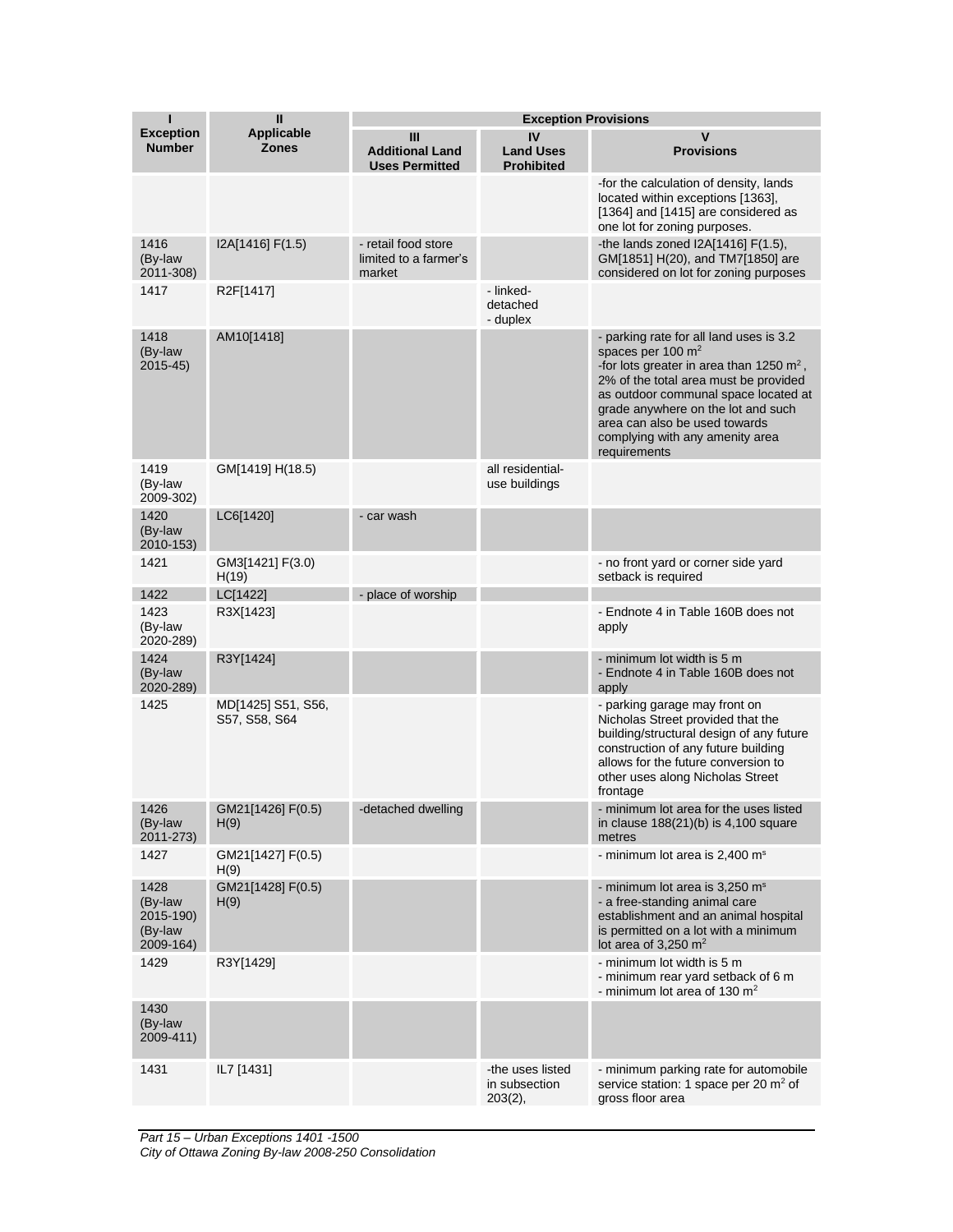| ı                                                   | $\mathbf{I}$                                                                           | <b>Exception Provisions</b>                          |                                                                                                                                               |                                                                                                                                                                                                                                                                                                                                                                                                                                                                                                                                                                                                                                                                                                                                                                                                                                                                                                                                                                                                                                                                                                                                                                                                                                                                                                                                                                                                                                                                                                                                                                                                                                                                                                                  |  |
|-----------------------------------------------------|----------------------------------------------------------------------------------------|------------------------------------------------------|-----------------------------------------------------------------------------------------------------------------------------------------------|------------------------------------------------------------------------------------------------------------------------------------------------------------------------------------------------------------------------------------------------------------------------------------------------------------------------------------------------------------------------------------------------------------------------------------------------------------------------------------------------------------------------------------------------------------------------------------------------------------------------------------------------------------------------------------------------------------------------------------------------------------------------------------------------------------------------------------------------------------------------------------------------------------------------------------------------------------------------------------------------------------------------------------------------------------------------------------------------------------------------------------------------------------------------------------------------------------------------------------------------------------------------------------------------------------------------------------------------------------------------------------------------------------------------------------------------------------------------------------------------------------------------------------------------------------------------------------------------------------------------------------------------------------------------------------------------------------------|--|
| <b>Exception</b><br><b>Number</b>                   | <b>Applicable</b><br><b>Zones</b>                                                      | Ш<br><b>Additional Land</b><br><b>Uses Permitted</b> | IV<br><b>Land Uses</b><br><b>Prohibited</b>                                                                                                   | V<br><b>Provisions</b>                                                                                                                                                                                                                                                                                                                                                                                                                                                                                                                                                                                                                                                                                                                                                                                                                                                                                                                                                                                                                                                                                                                                                                                                                                                                                                                                                                                                                                                                                                                                                                                                                                                                                           |  |
|                                                     |                                                                                        |                                                      | automobile<br>dealership and<br>automobile<br>rental<br>establishment<br>until the "h"<br>symbol in the<br>IL7[307]-h zone<br>has been lifted | - minimum rear yard setback is 3.4 m<br>- off-street parking spaces may<br>encroach up to 6 m into the minimum<br>required front yard                                                                                                                                                                                                                                                                                                                                                                                                                                                                                                                                                                                                                                                                                                                                                                                                                                                                                                                                                                                                                                                                                                                                                                                                                                                                                                                                                                                                                                                                                                                                                                            |  |
| 1432                                                | MC[1432] H(34)                                                                         |                                                      | - all residential<br>uses                                                                                                                     | - minimum parking rate for automobile<br>service station: 1 space per 20m <sup>2</sup> of<br>gross floor area<br>- minimum rear yard setback is 3.4 m<br>- off-street parking spaces may<br>encroach up to 6 m into the minimum<br>required front yard                                                                                                                                                                                                                                                                                                                                                                                                                                                                                                                                                                                                                                                                                                                                                                                                                                                                                                                                                                                                                                                                                                                                                                                                                                                                                                                                                                                                                                                           |  |
| 1433                                                | MC3 [1433]                                                                             |                                                      |                                                                                                                                               | - minimum number of required parking<br>spaces for an instructional facility: 8<br>per classroom                                                                                                                                                                                                                                                                                                                                                                                                                                                                                                                                                                                                                                                                                                                                                                                                                                                                                                                                                                                                                                                                                                                                                                                                                                                                                                                                                                                                                                                                                                                                                                                                                 |  |
| 1434<br>(By-law<br>2010-17)<br>(By-law<br>2008-401) | MC[1434]<br>$H(45)$ -h <sup>1</sup> , h <sup>2</sup> , h <sup>3</sup> , h <sup>4</sup> |                                                      |                                                                                                                                               | - the lot lines adjacent to Terry Fox<br>Drive, Highway 417, Didsbury Road<br>and Earl Grey Drive are all considered<br>to be front lot lines<br>- minimum front yard setbacks:<br>i) 14.0 m from Highway 417 and Terry<br>Fox Drive<br>ii) 3.0 m from Earl Grey Drive<br>iii) 3.0 m from Didsbury Road<br>- retaining wall not permitted within the<br>minimum front yard setback from Earl<br><b>Grey Drive</b><br>- maximum aggregate gross floor area<br>of 4 999 m <sup>2</sup> for all retail store and retail<br>food store uses<br>- residential uses including low-rise<br>apartment dwellings, group homes,<br>mid-high rise apartment dwellings,<br>multiple attached dwellings, planned<br>unit development, retirement homes,<br>rooming houses, shelters and stacked<br>dwellings, are only permitted when<br>included as part of a mixed-use<br>development containing a minimum<br>gross floor area of 2 000 m <sup>2</sup> of non-<br>residential uses<br>- a building cannot be constructed<br>within 20 metres of the Earl Grey Drive<br>right-of-way prior to the conveyance of<br>a temporary construction easement to<br>the City, to the satisfaction of the<br>General Manager, Planning and<br>Growth Management, to facilitate the<br>construction of the Earl Grey Drive<br>underpass underneath Terry Fox<br>Drive, and the extension of Earl Grey<br>Drive west to intersect with Didsbury<br>Road<br>-all land zoned with the MC[1434]<br>primary and exception symbols is<br>considered one lot for the purposes of<br>applying zone provisions, despite the<br>lawful division of a lot pursuant to the<br>Planning Act, the Condominium Act or<br>any other similar legislation |  |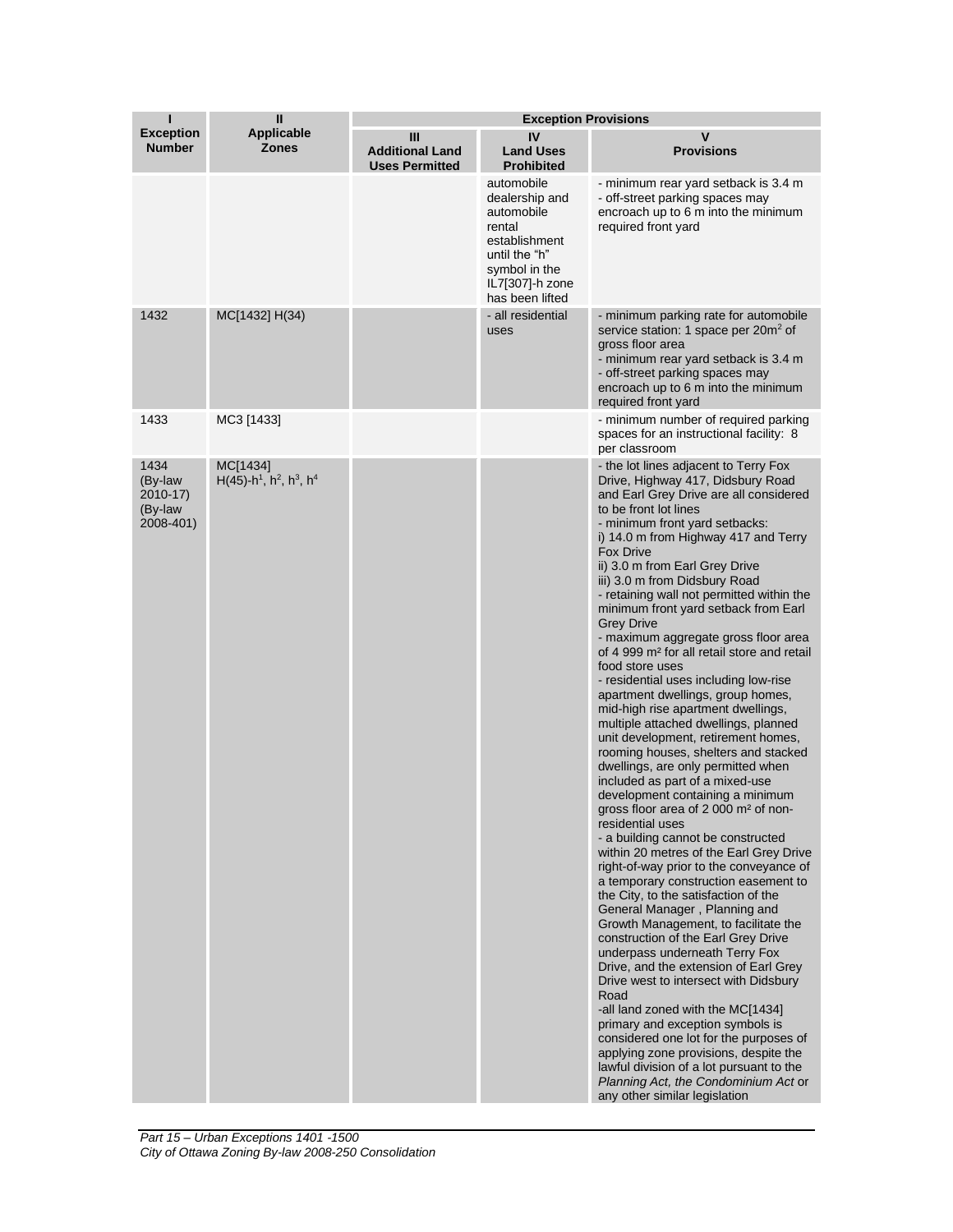| П                                            | $\mathbf{I}$                      | <b>Exception Provisions</b>                          |                                             |                                                                                                                                                                                                                                                                                                                                                                                                                                                                                                                                                                                                                                                                                                                                                                                                                                                                                                                                                                                                                                                                                                                                                                                                                                                                                                                                                                                                                                                                                                                                                                                                                                                                                                                                                                                                                                                                                                                                                                                                                                                                   |  |
|----------------------------------------------|-----------------------------------|------------------------------------------------------|---------------------------------------------|-------------------------------------------------------------------------------------------------------------------------------------------------------------------------------------------------------------------------------------------------------------------------------------------------------------------------------------------------------------------------------------------------------------------------------------------------------------------------------------------------------------------------------------------------------------------------------------------------------------------------------------------------------------------------------------------------------------------------------------------------------------------------------------------------------------------------------------------------------------------------------------------------------------------------------------------------------------------------------------------------------------------------------------------------------------------------------------------------------------------------------------------------------------------------------------------------------------------------------------------------------------------------------------------------------------------------------------------------------------------------------------------------------------------------------------------------------------------------------------------------------------------------------------------------------------------------------------------------------------------------------------------------------------------------------------------------------------------------------------------------------------------------------------------------------------------------------------------------------------------------------------------------------------------------------------------------------------------------------------------------------------------------------------------------------------------|--|
| <b>Exception</b><br><b>Number</b>            | <b>Applicable</b><br><b>Zones</b> | Ш<br><b>Additional Land</b><br><b>Uses Permitted</b> | IV<br><b>Land Uses</b><br><b>Prohibited</b> | $\mathbf v$<br><b>Provisions</b>                                                                                                                                                                                                                                                                                                                                                                                                                                                                                                                                                                                                                                                                                                                                                                                                                                                                                                                                                                                                                                                                                                                                                                                                                                                                                                                                                                                                                                                                                                                                                                                                                                                                                                                                                                                                                                                                                                                                                                                                                                  |  |
| 1435                                         |                                   |                                                      |                                             | HoldingSymbols<br>- Where an "h <sup>1</sup> " holding symbol is in<br>place, retail store and retail food store<br>uses are prohibited until the following<br>conditions set out in (i) and (ii) have<br>been fulfilled and the holding symbol is<br>removed;<br>- Where an "h <sup>2</sup> " holding symbol is in<br>place, the maximum building height is<br>13.5 metres for a building containing<br>a hotel use until the following<br>conditions set out in (i) and (ii) have<br>been fulfilled and the holding symbol is<br>removed;<br>- Where an " $h3$ " holding symbol is in<br>place, the maximum building height is<br>13.5 metres for a building containing<br>an office use, or any other non-<br>residential use except a hotel use,<br>until the following conditions as set<br>out in (i) and (ii) have been fulfilled<br>and the holding symbol is removed;<br>- Where an "h <sup>4</sup> " holding symbol is in<br>place, all residential uses including<br>low-rise apartment dwellings, group<br>homes, mid-high rise apartment<br>dwellings, multiple attached dwellings,<br>planned unit development, retirement<br>homes, rooming houses, shelters and<br>stacked dwellings are prohibited until<br>the following conditions as set out in (i)<br>and (ii) have been fulfilled and the<br>holding symbol is removed;<br>(i) a transportation impact assessment<br>has been submitted and approved that<br>identifies the roadway/intersection<br>modifications required to support the<br>development; and<br>(ii) if the approved transportation<br>impact assessment identifies that the<br><b>Terry Fox Drive/Earl Grey Drive</b><br>underpass or the widening of Terry<br>Fox Drive from four to six lanes<br>between Campeau Drive and<br>Palladium Drive are required to<br>support the proposed development,<br>the General Manager, Planning and<br>Growth Management Department,<br>must be satisfied that the construction<br>of the underpass or road widening will<br>be completed prior to occupancy of<br>the development. |  |
| (By-law<br>2010-146)<br>(By-law<br>2008-408) |                                   |                                                      |                                             |                                                                                                                                                                                                                                                                                                                                                                                                                                                                                                                                                                                                                                                                                                                                                                                                                                                                                                                                                                                                                                                                                                                                                                                                                                                                                                                                                                                                                                                                                                                                                                                                                                                                                                                                                                                                                                                                                                                                                                                                                                                                   |  |
| 1436                                         |                                   |                                                      |                                             | - minimum of 124 off-street parking<br>spaces required<br>- minimum width between a parking lot<br>of 4 or more spaces and a street: 4.5<br>m<br>- no minimum required yard setbacks                                                                                                                                                                                                                                                                                                                                                                                                                                                                                                                                                                                                                                                                                                                                                                                                                                                                                                                                                                                                                                                                                                                                                                                                                                                                                                                                                                                                                                                                                                                                                                                                                                                                                                                                                                                                                                                                              |  |
| 1437                                         |                                   |                                                      |                                             | - minimum lot area is 4000 $m2$                                                                                                                                                                                                                                                                                                                                                                                                                                                                                                                                                                                                                                                                                                                                                                                                                                                                                                                                                                                                                                                                                                                                                                                                                                                                                                                                                                                                                                                                                                                                                                                                                                                                                                                                                                                                                                                                                                                                                                                                                                   |  |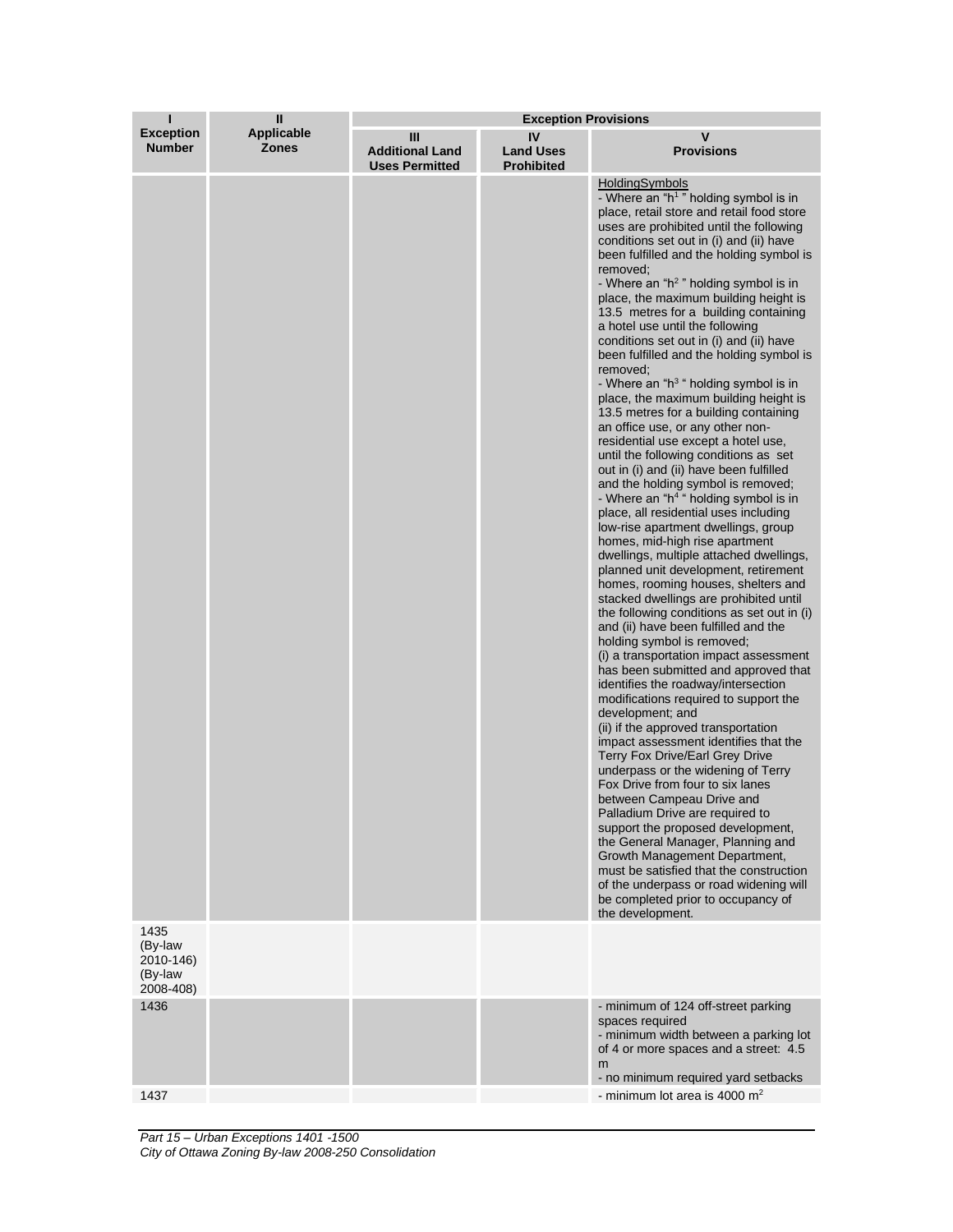| П                                                    | $\mathbf{I}$                 | <b>Exception Provisions</b>                                            |                                                                                                                                                                                                                                                                                                                                                                                                                                   |                                                                                                                                                                                                                                                                                                                                                                                                                                                                                                                                                                                                                                                                                                      |  |
|------------------------------------------------------|------------------------------|------------------------------------------------------------------------|-----------------------------------------------------------------------------------------------------------------------------------------------------------------------------------------------------------------------------------------------------------------------------------------------------------------------------------------------------------------------------------------------------------------------------------|------------------------------------------------------------------------------------------------------------------------------------------------------------------------------------------------------------------------------------------------------------------------------------------------------------------------------------------------------------------------------------------------------------------------------------------------------------------------------------------------------------------------------------------------------------------------------------------------------------------------------------------------------------------------------------------------------|--|
| <b>Exception</b><br><b>Number</b>                    | Applicable<br><b>Zones</b>   | Ш<br><b>Additional Land</b><br><b>Uses Permitted</b>                   | IV<br><b>Land Uses</b><br><b>Prohibited</b>                                                                                                                                                                                                                                                                                                                                                                                       | v<br><b>Provisions</b>                                                                                                                                                                                                                                                                                                                                                                                                                                                                                                                                                                                                                                                                               |  |
|                                                      |                              |                                                                        |                                                                                                                                                                                                                                                                                                                                                                                                                                   | - minimum lot width is 30 m<br>- minimum front yard setback is 7 m<br>- minimum interior side yard width:<br>- abutting an OS1 zone: 1 m<br>- abutting an I1 zone: 1.5 m<br>- maximum lot coverage is 40%<br>- minimum building separation is 3 m                                                                                                                                                                                                                                                                                                                                                                                                                                                    |  |
| 1438                                                 | IL1 [1438] F(2.0)<br>H(13.5) | - hotel                                                                |                                                                                                                                                                                                                                                                                                                                                                                                                                   | - for a hotel, minimum front yard may<br>be used for parking, storage or loading<br>of vehicles provided that a continuous<br>strip of landscaped open space,<br>minimum width of 4.5 m measured<br>from the front lot line, is provided<br>along the entire length of the said<br>yard.                                                                                                                                                                                                                                                                                                                                                                                                             |  |
| 1439<br>(By-law<br>2014-292)<br>(By-law<br>2012-334) | MC[1439] F(2.0)<br>(H23)     |                                                                        | - apartment<br>dwelling, low-<br>rise<br>- apartment<br>dwelling, mid<br>high rise<br>-apartment<br>dwelling, high<br>rise<br>- dwelling units<br>- group home<br>- home-based<br>business<br>- instructional<br>facility<br>- townhouse<br>dwelling<br>- post-secondary<br>educational<br>institution<br>- retirement<br>home<br>- retirement<br>home, converted<br>- rooming house<br>- rooming house,<br>converted<br>- school | - minimum separation space between<br>parking area and transit corridor: 1m<br>- maximum lot coverage:<br>- with parking surface: 60%<br>- with above or below grade parking<br>structure: 80%                                                                                                                                                                                                                                                                                                                                                                                                                                                                                                       |  |
| 1440<br>(By-law<br>2018-264)                         | MC[1440] H(20)               | - runerai nome<br>-warehouse, limited<br>to a self storage<br>facility |                                                                                                                                                                                                                                                                                                                                                                                                                                   | - does not include a crematorium or<br>cemetery<br>-minimum parking requirement for a<br>warehouse, providing self-storage<br>units: 5 spaces<br>-The required parking for all other<br>uses within a building containing a<br>warehouse, limited to a self-storage<br>facility is 24<br>-minimum number of required loading<br>spaces: 1<br>-No oversized loading spaces are<br>required for a warehouse, limited to a<br>self-storage facility.<br>-minimum drive-aisle width: 3 m<br>-A maximum of 33 vehicular parking<br>spaces are permitted within the<br>provided front and corner side yards,<br>but not closer than 3 metres to the lot<br>lines.<br>- earth-bin style waste and recycling |  |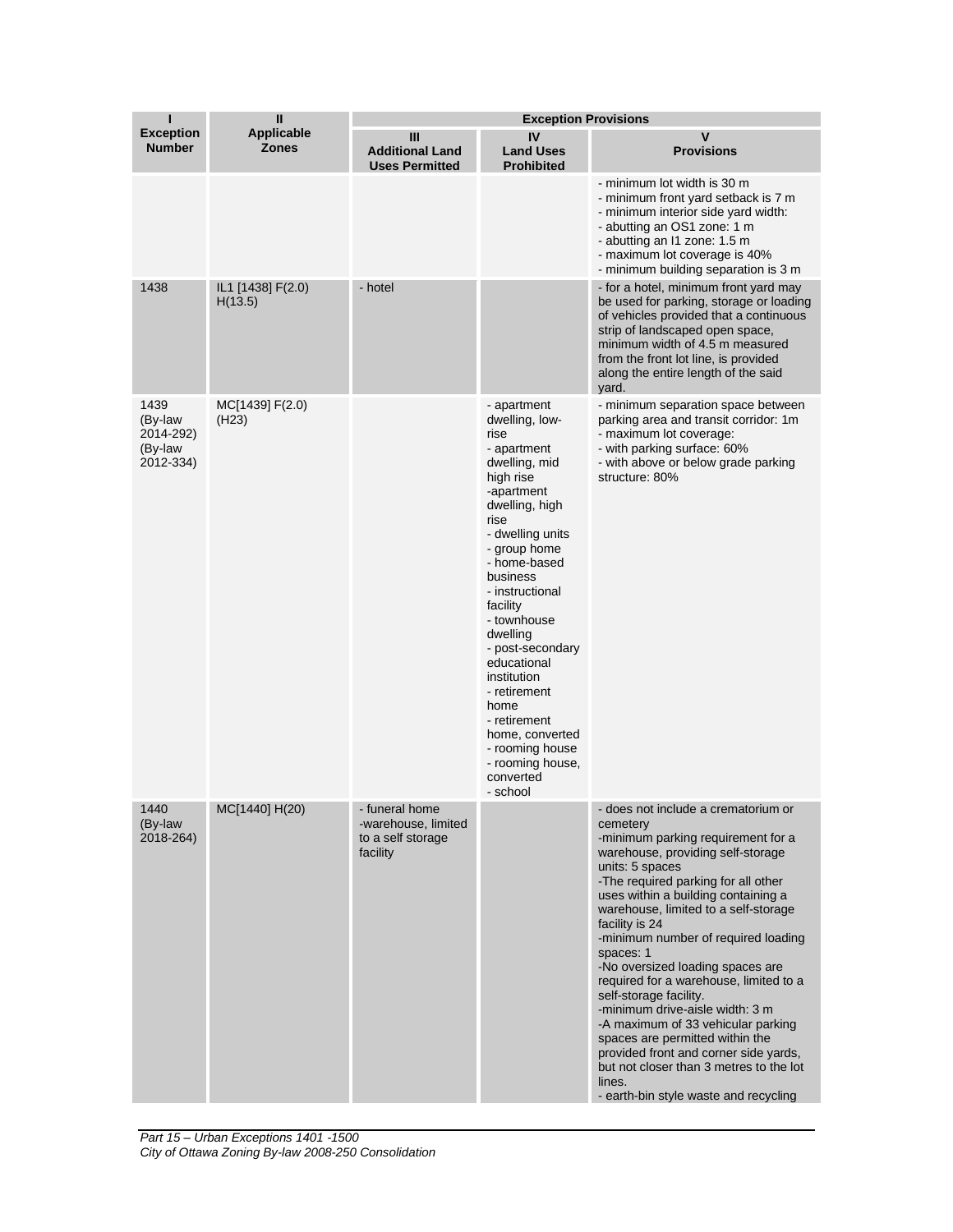| п                                                                                                   | $\mathbf{I}$                      | <b>Exception Provisions</b>                          |                                             |                                                                                                                                                                                                                                                                                                                                                                                                                                                                                                                                             |  |
|-----------------------------------------------------------------------------------------------------|-----------------------------------|------------------------------------------------------|---------------------------------------------|---------------------------------------------------------------------------------------------------------------------------------------------------------------------------------------------------------------------------------------------------------------------------------------------------------------------------------------------------------------------------------------------------------------------------------------------------------------------------------------------------------------------------------------------|--|
| <b>Exception</b><br><b>Number</b>                                                                   | <b>Applicable</b><br><b>Zones</b> | Ш<br><b>Additional Land</b><br><b>Uses Permitted</b> | IV<br><b>Land Uses</b><br><b>Prohibited</b> | v<br><b>Provisions</b>                                                                                                                                                                                                                                                                                                                                                                                                                                                                                                                      |  |
|                                                                                                     |                                   |                                                      |                                             | containers are permitted 0.5 m from<br>any lot line<br>-earth-bin style waste and recycling<br>containers do not have to be enclosed<br>-maximum floor space index for a<br>warehouse use: 2.0<br>-maximum setback from the lot line<br>abutting Strandherd Drive: 18 m<br>-maximum setback from the lot line<br>abutting McGarry Terrace: 15 m                                                                                                                                                                                             |  |
| 1441                                                                                                | MC[1441] H(20)                    |                                                      |                                             | - minimum north interior side yard<br>setback is 1 m<br>- minimum rear yard setback is 4 m                                                                                                                                                                                                                                                                                                                                                                                                                                                  |  |
| 1442                                                                                                | DR[1442]                          |                                                      |                                             | - minimum lot area is 1 hectare                                                                                                                                                                                                                                                                                                                                                                                                                                                                                                             |  |
| 1443                                                                                                | AM[1443]                          |                                                      |                                             | (a) the loading or unloading of<br>materials, goods, wares or<br>merchandise from a vehicle is not<br>permitted within a corner side yard;<br>(b) the storage of garbage is not<br>permitted within a corner side yard;<br>(c) outdoor storage is permitted;<br>(d) a garden centre or other seasonal<br>facility is not permitted within a corner<br>side yard unless it is set back a<br>minimum of 50 m from any lot line<br>abutting a street:<br>(e) the lands within this zone are<br>considered to be one lot for zoning<br>purposes |  |
| 1444<br>(By-law<br>2011-151)<br>(By-law<br>2010-294)<br>(By-law<br>2010-231)<br>(By-law<br>2009-18) | AM7[1444]                         | - automobile<br>service station<br>- gas bar         |                                             | - the lot line abutting Huntmar Road is<br>considered to be the front lot line<br>- minimum interior side yard setback<br>abutting a residential zone is 10 m.<br>- Clauses $186(7)(d)$ , (e) and (f) do not<br>apply to a car wash, automobile<br>service station or gas bar.                                                                                                                                                                                                                                                              |  |
| 1445<br>(By-law<br>2011-151)<br>(By-law<br>2010-294)<br>(By-law<br>2010-231)<br>(By-law<br>2009-18) | AM7[1445]                         | - automobile<br>service station<br>- gas bar         |                                             | - an automobile service station must<br>be setback a maximum of 11 m from<br>the front lot line<br>- minimum rear yard setback is 5 m<br>- Clauses $186(7)(d)$ , (e) and (f) do not<br>apply to a car wash, automobile<br>service station or gas bar.                                                                                                                                                                                                                                                                                       |  |
| 1446<br>(By-law<br>2016-65)<br>(By-law<br>2011-103)<br>(By-law<br>2010-231)                         | AM7[1446]                         |                                                      |                                             | - all lands within this zone are<br>considered to be one lot for zoning<br>purposes<br>- a landscaped buffer with a minimum<br>width of 10 m is required abutting the<br>rear lot line<br>- maximum building height of 11 m<br>within 20 m of the rear lot line and 35<br>m in all other cases<br>- a buffer strip is not required along a<br>lot line adjacent to lands zoned O1R                                                                                                                                                          |  |
| 1447<br>(By-law<br>2016-249)                                                                        | R4H[1447]                         | - retail food store                                  |                                             | - retail food store use is only permitted<br>on the ground floor and only storage<br>associated with that use is permitted in<br>the basement of the building as it<br>exists on July 11, 2007                                                                                                                                                                                                                                                                                                                                              |  |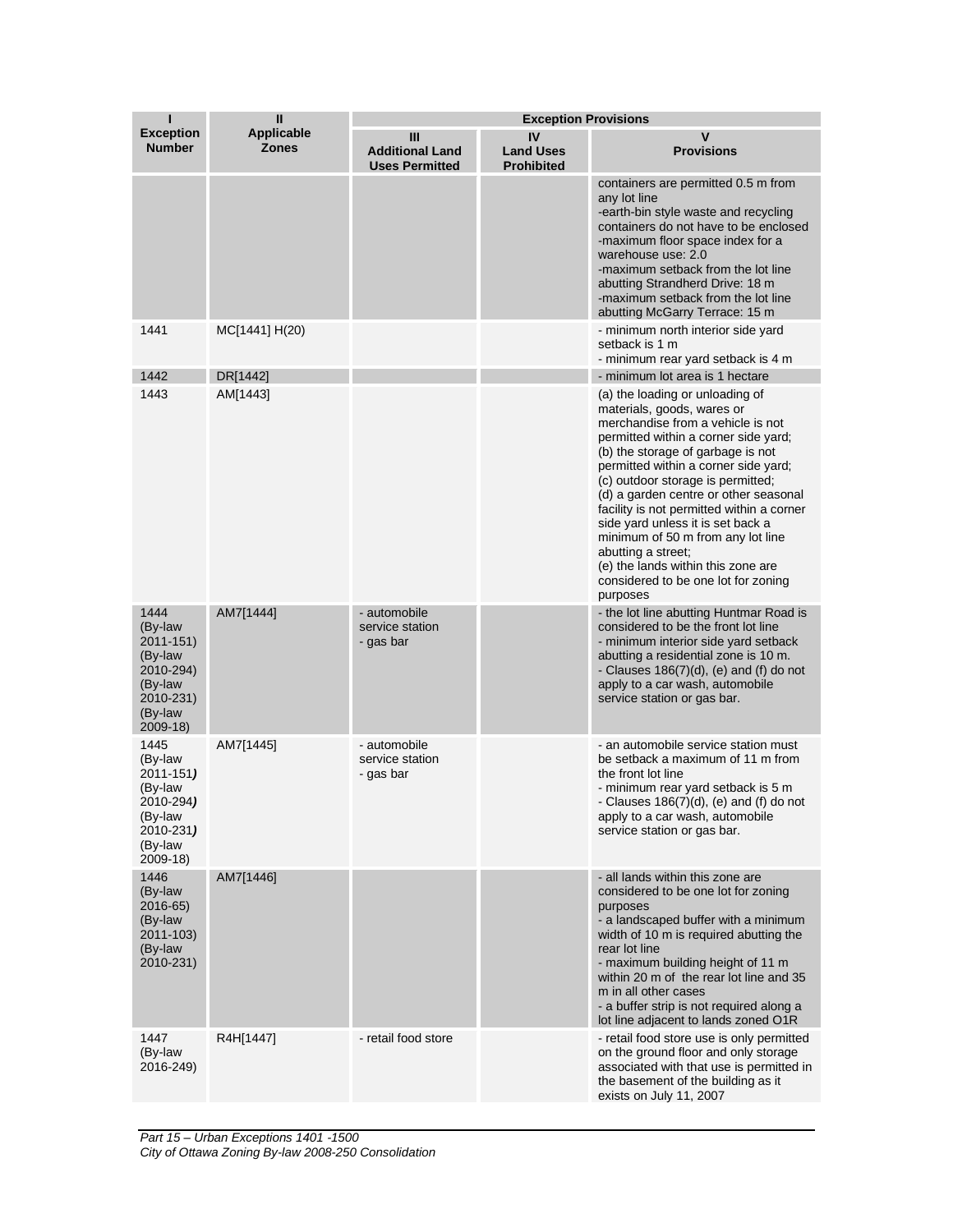| ī                                                                            | $\mathbf{I}$                      | <b>Exception Provisions</b>                          |                                             |                                                                                                                                                                                                                                                                                                                                                                                                                                                                                                                                                                                                                                                                                                                                                                                                                                                                                                                                                                                                                                                                                                                                         |  |
|------------------------------------------------------------------------------|-----------------------------------|------------------------------------------------------|---------------------------------------------|-----------------------------------------------------------------------------------------------------------------------------------------------------------------------------------------------------------------------------------------------------------------------------------------------------------------------------------------------------------------------------------------------------------------------------------------------------------------------------------------------------------------------------------------------------------------------------------------------------------------------------------------------------------------------------------------------------------------------------------------------------------------------------------------------------------------------------------------------------------------------------------------------------------------------------------------------------------------------------------------------------------------------------------------------------------------------------------------------------------------------------------------|--|
| <b>Exception</b><br><b>Number</b>                                            | <b>Applicable</b><br><b>Zones</b> | Ш<br><b>Additional Land</b><br><b>Uses Permitted</b> | IV<br><b>Land Uses</b><br><b>Prohibited</b> | v<br><b>Provisions</b>                                                                                                                                                                                                                                                                                                                                                                                                                                                                                                                                                                                                                                                                                                                                                                                                                                                                                                                                                                                                                                                                                                                  |  |
|                                                                              |                                   |                                                      |                                             | -Despite Table 101, no parking is<br>required for a retail food store<br>occupying the ground floor and<br>basement of the building as it existed<br>on July 11, 2007<br>- customer entrance to the retail food<br>store must only be from Somerset<br><b>Street West</b>                                                                                                                                                                                                                                                                                                                                                                                                                                                                                                                                                                                                                                                                                                                                                                                                                                                               |  |
| 1448<br>(By-law<br>2015-209)                                                 | R3Y[1448]                         |                                                      |                                             | - minimum lot width is 5 m<br>- maximum building height is 3 storeys<br>-clause 107(3)(b) does not apply                                                                                                                                                                                                                                                                                                                                                                                                                                                                                                                                                                                                                                                                                                                                                                                                                                                                                                                                                                                                                                |  |
| 1449                                                                         | R4Z[1449]                         | - residential care<br>facility                       |                                             | maximum height limit of 15 m does not<br>apply<br>- maximum building height is 6 storeys<br>- minimum required lot width is 24 m<br>- minimum required front yard and<br>corner side yard setback is 4.5 m<br>- minimum required interior side yard<br>setback is 3.5 m<br>-minimum required rear yard setback<br>is 5.5 m<br>- minimum required landscaped open<br>space is 25% of the lot area<br>- maximum permitted lot coverage is<br>60%<br>- despite Section 101, the minimum<br>parking space requirement for an<br>apartment, residential care facility and<br>retirement home is 0.35 spaces per<br>rooming or dwelling unit.<br>- the following ancillary uses are<br>permitted in conjunction with the<br>operation of an apartment, residential<br>care facility and retirement home:<br>place of worship, convenience store,<br>restaurant, limited to a coffee shop,<br>and personal service business<br>- all land zoned R4Z[1449] and used<br>for stacked-dwellings and apartments<br>are considered one lot for zoning<br>purposes<br>- despite Section 126, one shuttle bus<br>is permitted in the corner side yard. |  |
| 1450                                                                         | R1W[1450]                         |                                                      |                                             | - the private amenity area requirement<br>is 6.0 metres in diameter                                                                                                                                                                                                                                                                                                                                                                                                                                                                                                                                                                                                                                                                                                                                                                                                                                                                                                                                                                                                                                                                     |  |
| 1451<br>(By-law<br>2012-334)                                                 | R5A[1451] H(18)                   |                                                      |                                             | - the amenity area requirement for a<br>townhouse dwelling with:<br>i) 3 bedrooms is 70m2; and<br>ii) more than 3 bedrooms is 90m2;<br>- the allowable permitted projection for<br>covered steps and balconies is 1.8<br>metres into a street yard or exterior<br>side yard provided that it is not located<br>closer than 3.0 metres to the street lot<br>line                                                                                                                                                                                                                                                                                                                                                                                                                                                                                                                                                                                                                                                                                                                                                                         |  |
| 1452<br>(By-law<br>2014-292)<br>(By-law<br>2012-334)<br>(By-law<br>2010-307) | R5D[1452]                         |                                                      |                                             | General:<br>-the lands zoned R5D[1452] shall be<br>considered as one lot for the purposes<br>of applying the provisions of the<br>zoning by-law, notwithstanding the<br>future division of the land<br>For apartment dwelling, low rise,<br>apartment dwelling, mid rise,<br>apartment dwelling, high rise and                                                                                                                                                                                                                                                                                                                                                                                                                                                                                                                                                                                                                                                                                                                                                                                                                          |  |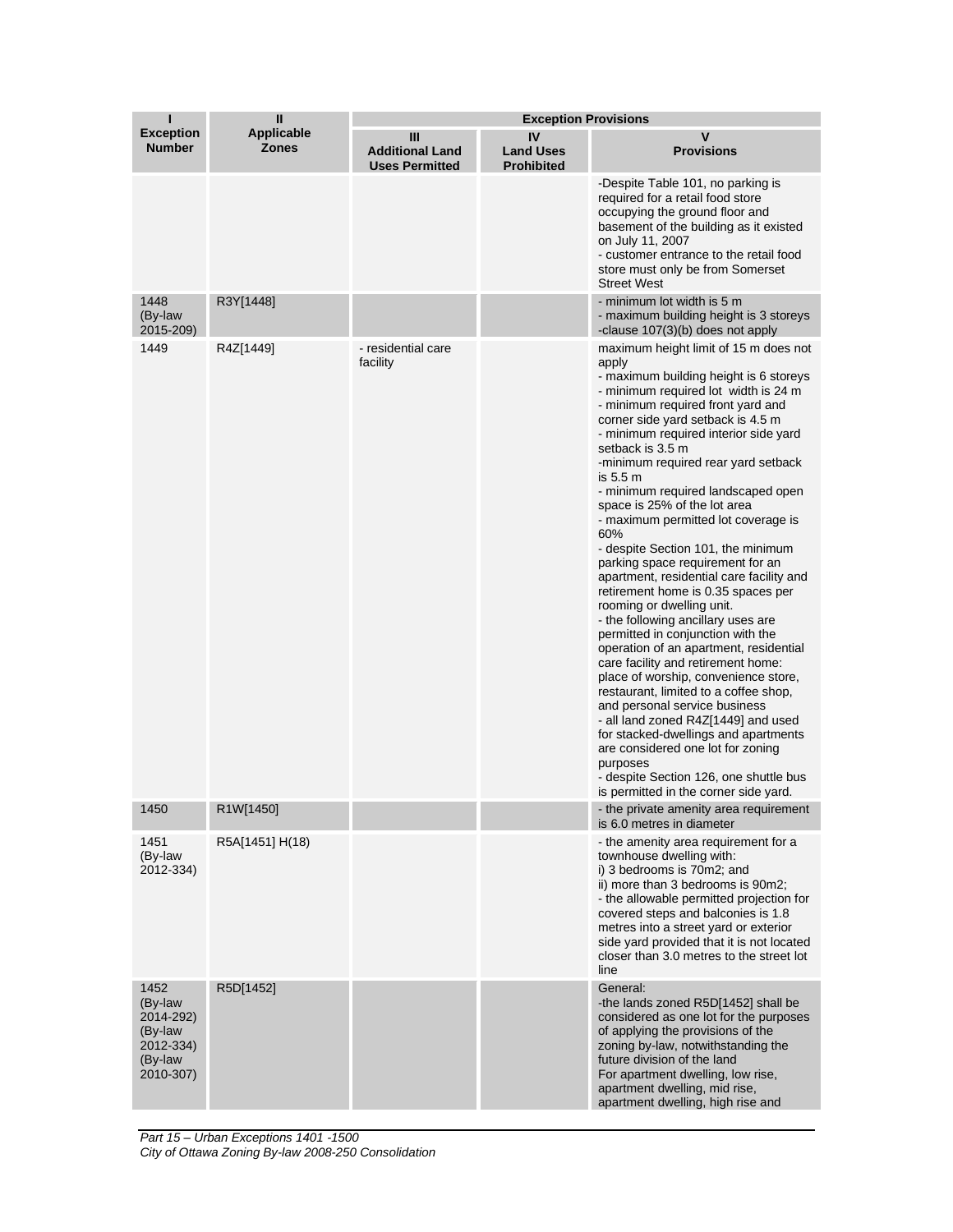| ı                                                                            | $\mathbf{I}$                      | <b>Exception Provisions</b>                          |                                             |                                                                                                                                                                                                                                                                                                                                                                                                                                                                                                                                                                                                                                                                                                                                                                                                                                                                                                                                                                                                                                                                                                                                                                                                                                                                                                                                                                                                                                                                                                                                                                                                                                                                                                                                                                                                                  |  |
|------------------------------------------------------------------------------|-----------------------------------|------------------------------------------------------|---------------------------------------------|------------------------------------------------------------------------------------------------------------------------------------------------------------------------------------------------------------------------------------------------------------------------------------------------------------------------------------------------------------------------------------------------------------------------------------------------------------------------------------------------------------------------------------------------------------------------------------------------------------------------------------------------------------------------------------------------------------------------------------------------------------------------------------------------------------------------------------------------------------------------------------------------------------------------------------------------------------------------------------------------------------------------------------------------------------------------------------------------------------------------------------------------------------------------------------------------------------------------------------------------------------------------------------------------------------------------------------------------------------------------------------------------------------------------------------------------------------------------------------------------------------------------------------------------------------------------------------------------------------------------------------------------------------------------------------------------------------------------------------------------------------------------------------------------------------------|--|
| <b>Exception</b><br><b>Number</b>                                            | <b>Applicable</b><br><b>Zones</b> | Ш<br><b>Additional Land</b><br><b>Uses Permitted</b> | IV<br><b>Land Uses</b><br><b>Prohibited</b> | v<br><b>Provisions</b>                                                                                                                                                                                                                                                                                                                                                                                                                                                                                                                                                                                                                                                                                                                                                                                                                                                                                                                                                                                                                                                                                                                                                                                                                                                                                                                                                                                                                                                                                                                                                                                                                                                                                                                                                                                           |  |
|                                                                              |                                   |                                                      |                                             | retirement homes:<br>- minimum front yard setback along<br>Landry Street is 6.0 metres;<br>- minimum yard setback abutting the<br>Vanier Parkway is 9.5 metres;<br>-minimum yard setback abutting the<br>westerly property line is 12.5 metres;<br>- minimum distance between an<br>apartment dwelling or retirement home<br>and a townhouse dwelling in the<br>adjacent R5D[1114] zone is 20<br>metres:<br>- minimum distance between<br>apartment dwellings or between an<br>apartment dwelling and a retirement<br>home is 20 metres;<br>- minimum distance between<br>apartment dwellings that are above 9<br>storeys in height is 40 metres;<br>- the maximum number of dwelling<br>units in an apartment dwelling<br>permitted in the zone is 529 units with<br>no single apartment dwelling<br>containing more than 197 units;<br>-the maximum number of units in a<br>retirement home is 203 provided that<br>the total number of dwelling units in<br>other buildings within the zone does<br>not exceed 385 dwelling units;<br>-the maximum permitted height of<br>building to be used as an apartment<br>dwelling, mid-high rise or retirement<br>home is 64 metres;<br>- the maximum permitted number of<br>storeys in a building to be used as an<br>apartment dwelling, mid rise,<br>apartment dwelling, high rise or<br>retirement home is 20 storeys,<br>however an additional storey used<br>only as a mechanical penthouse set in<br>from the perimeter of the building is<br>also permitted;<br>-a building within 40 metres of the lot<br>line abutting Landry Street may not<br>exceed a height of 28 metres;<br>-the minimum parking requirement for<br>an apartment dwelling is 1 parking<br>space per dwelling unit and for a<br>retirement home is 1 parking space for<br>every 6 units |  |
| 1453<br>(By-law<br>2012-334)<br>(By-law<br>2011-151)<br>(By-law<br>2010-231) | R3Z[1453]                         |                                                      |                                             | - minimum front yard setback is 4.5 m<br>- in the case of a single detached<br>dwelling or a semi-detached dwelling<br>on a lot abutting West Ridge Drive:<br>i) either a front yard or corner side<br>yard must abut West Ridge Drive, and<br>ii) a rear yard cannot abut West Ridge<br><b>Drive</b><br>- in the case of a townhouse dwelling<br>a abutting West Ridge Drive:<br>i) a corner side yard may abut West<br>Ridge Drive, and<br>ii) a front yard or rear cannot abut<br>West Ridge Drive<br>- for a single detached dwelling the                                                                                                                                                                                                                                                                                                                                                                                                                                                                                                                                                                                                                                                                                                                                                                                                                                                                                                                                                                                                                                                                                                                                                                                                                                                                    |  |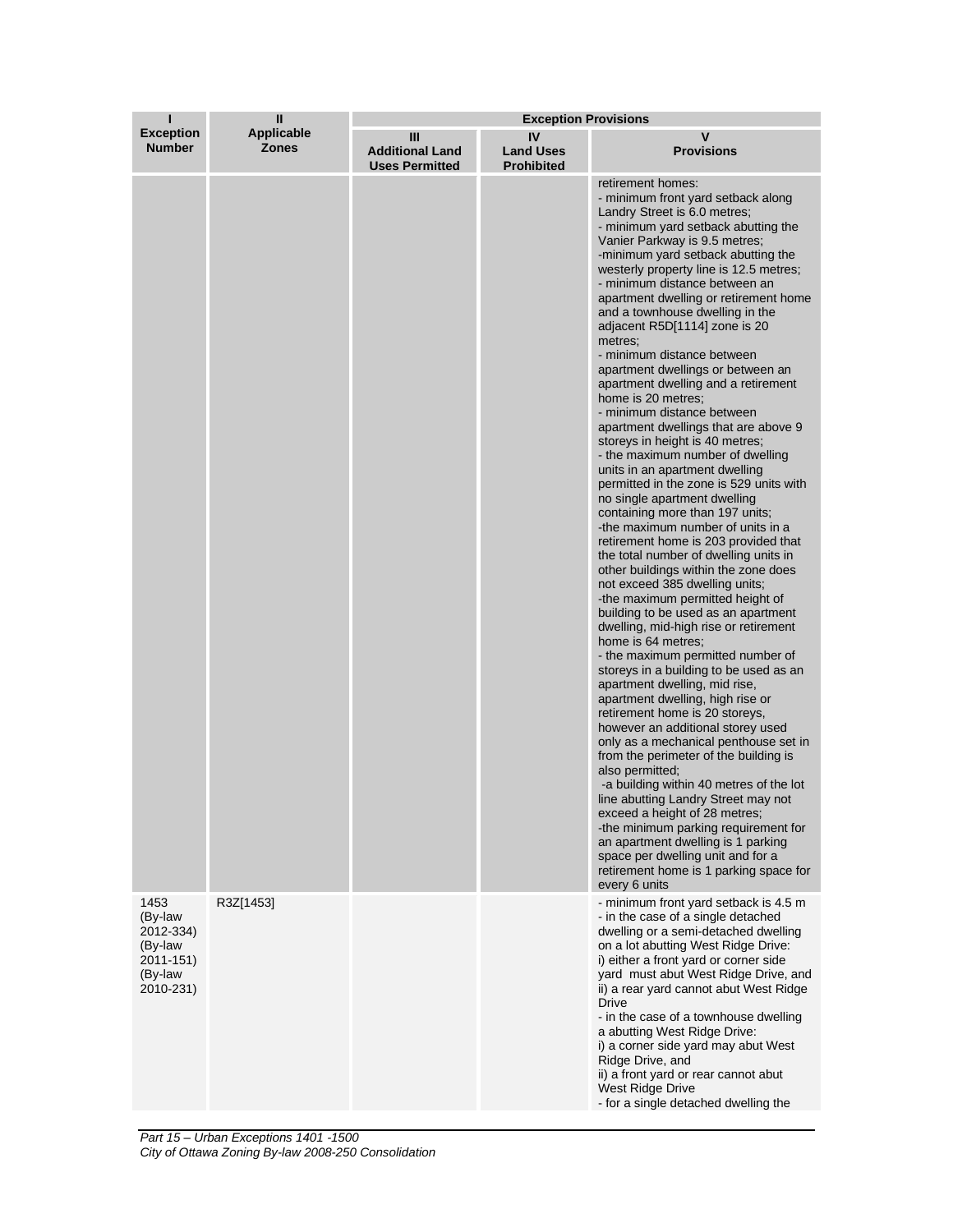| ı                                                                                                                                                                                                   | $\mathbf{I}$                      | <b>Exception Provisions</b>                          |                                                |                                                                                                                                                                                                                                                                                                                                                                                                                                                                                                                                                                                                                                                                                                                                                                                                                                                                                                                                                                                                                                                                                                                                                                                                                                                                                                                                                                                                                                                                                                                                                                                                                                                                                                                                                                                                                                                                                        |  |
|-----------------------------------------------------------------------------------------------------------------------------------------------------------------------------------------------------|-----------------------------------|------------------------------------------------------|------------------------------------------------|----------------------------------------------------------------------------------------------------------------------------------------------------------------------------------------------------------------------------------------------------------------------------------------------------------------------------------------------------------------------------------------------------------------------------------------------------------------------------------------------------------------------------------------------------------------------------------------------------------------------------------------------------------------------------------------------------------------------------------------------------------------------------------------------------------------------------------------------------------------------------------------------------------------------------------------------------------------------------------------------------------------------------------------------------------------------------------------------------------------------------------------------------------------------------------------------------------------------------------------------------------------------------------------------------------------------------------------------------------------------------------------------------------------------------------------------------------------------------------------------------------------------------------------------------------------------------------------------------------------------------------------------------------------------------------------------------------------------------------------------------------------------------------------------------------------------------------------------------------------------------------------|--|
| <b>Exception</b><br><b>Number</b>                                                                                                                                                                   | <b>Applicable</b><br><b>Zones</b> | Ш<br><b>Additional Land</b><br><b>Uses Permitted</b> | IV<br><b>Land Uses</b><br><b>Prohibited</b>    | V<br><b>Provisions</b>                                                                                                                                                                                                                                                                                                                                                                                                                                                                                                                                                                                                                                                                                                                                                                                                                                                                                                                                                                                                                                                                                                                                                                                                                                                                                                                                                                                                                                                                                                                                                                                                                                                                                                                                                                                                                                                                 |  |
|                                                                                                                                                                                                     |                                   |                                                      |                                                | following additional provisions apply:<br>i) the minimum lot area is 360 m <sup>2</sup> ,<br>ii) the minimum lot width is 12 m<br>iii) the minimum interior side yard is<br>1.0 <sub>m</sub><br>- minimum density is 40 units/ha                                                                                                                                                                                                                                                                                                                                                                                                                                                                                                                                                                                                                                                                                                                                                                                                                                                                                                                                                                                                                                                                                                                                                                                                                                                                                                                                                                                                                                                                                                                                                                                                                                                       |  |
| 1454<br>(By-law<br>2011-151)<br>(By-law<br>2010-231)                                                                                                                                                | R3Z[1454]                         |                                                      | all uses except<br>single detached<br>dwelling | - a rear yard cannot abut West Ridge<br>Drive<br>- minimum lot area is 360 m <sup>2</sup><br>- minimum lot width is 12 m<br>- minimum interior side yard setback is<br>1 m<br>- minimum density is 40 units/ha                                                                                                                                                                                                                                                                                                                                                                                                                                                                                                                                                                                                                                                                                                                                                                                                                                                                                                                                                                                                                                                                                                                                                                                                                                                                                                                                                                                                                                                                                                                                                                                                                                                                         |  |
| 1455<br>(By-law<br>2020-289)<br>(By-law<br>2016-249)<br>(By-law<br>2012-334)<br>(By-law<br>2011-151)<br>(By-law<br>2010-231)<br>(By-law<br>2010-35)<br>(By-law<br>2009-392)<br>(By-law<br>2008-280) | R3YY[1455]                        |                                                      |                                                | - Table 101 the minimum number of<br>required parking spaces is 1 space per<br>dwelling unit, except for townhouse<br>dwellings on a rear lane where the lot<br>abuts a public park or arterial road the<br>minimum required parking spaces is<br>then 2 per dwelling unit<br>- exterior parking spaces will have a<br>minimum length of 5.5 m and a<br>minimum width of 2.7 m<br>- no more than 60% of the area of any<br>front yard may be used as a driveway<br>or parking space<br>- in the case of a home based<br>business operating within a townhouse<br>or semi-detached dwelling, the<br>required parking space is only<br>required if the business involves an<br>outside employee<br>- where access to a lot is provided by<br>a street with sidewalks provided under<br>the requirements of the plan of<br>subdivision, the front yard setback for<br>an attached garage will be measured<br>from the garage to the nearest edge of<br>the sidewalk, for a minimum setback<br>of 6 m from the back edge of the<br>sidewalk<br>- the front wall of an attached garage<br>may not be located more than 2 m<br>closer to the front lot line than either<br>the front wall of the main building or<br>the leading edge of a roofed porch<br>- minimum density is 29 units per net<br>hectare<br>- the minimum distance between a<br>driveway for a townhouse dwelling on<br>a public lane and an intersection of<br>two street lines is 3.5 m measured at<br>the street line.<br>- outdoor amenity areas is permitted<br>on top of garages in townhouse<br>dwellings located on rear lanes<br>- zone requirements for detached<br>dwellings:<br>i) minimum lot area is 220 m <sup>2</sup><br>ii) minimum lot width is 8.8 m<br>iii) minimum front yard setback is 3 m<br>for the principle building and 3.5 m for<br>an attached garage<br>iv) minimum combined interior side |  |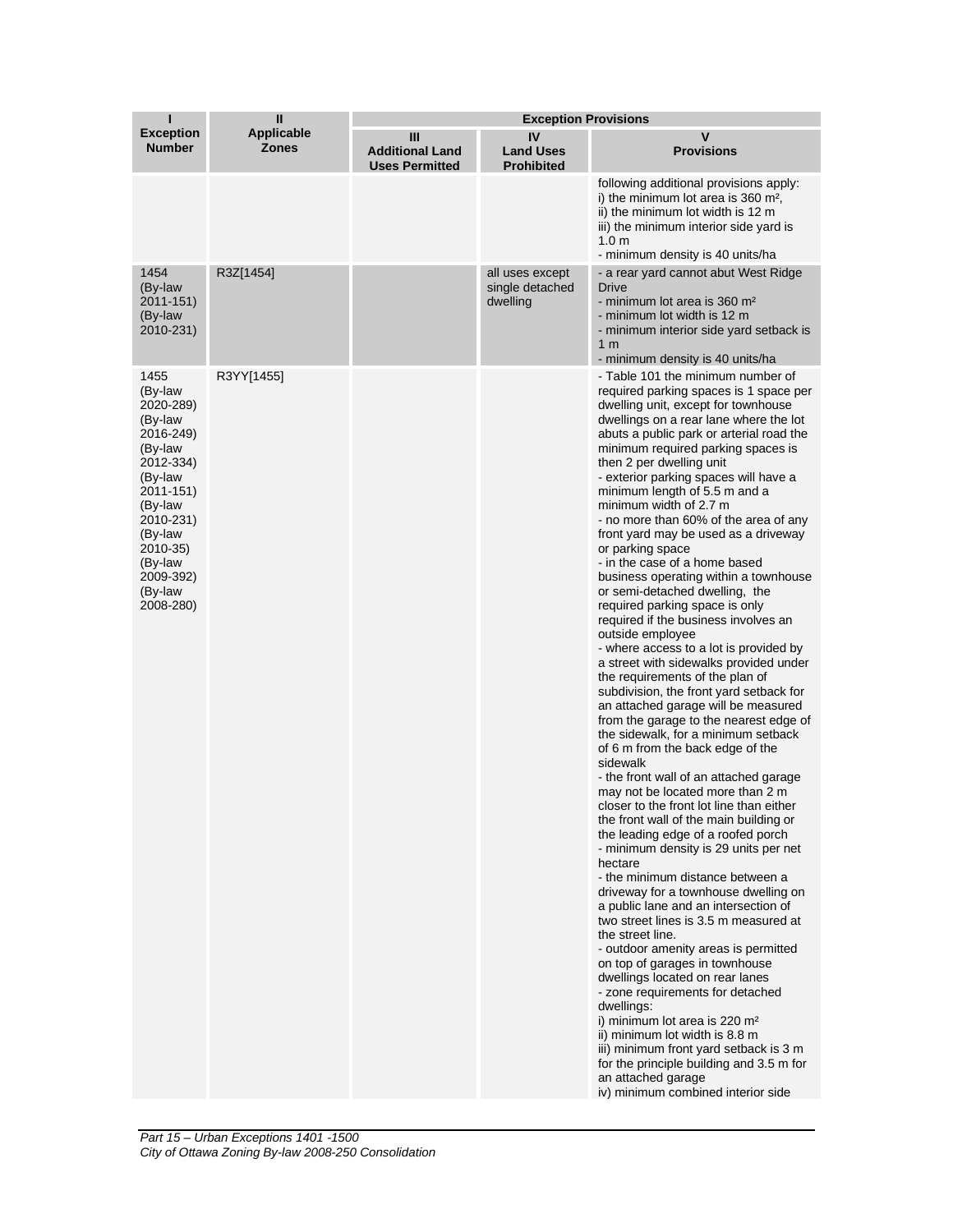| ı                                 | $\mathbf{I}$                      | <b>Exception Provisions</b>                          |                                             |                                                                                                                                                                                                                                                                                                                                                                                                                                                                                                                                                                                                                                                                                                                                                                                                                                                                                                                                                                                                                                                                                                                                                                                                                                                                                                                                                                                                                                                                                                                                                                                                                                                                                                                                                                                                                                                                                                                                                                                                                                                                                                                                                                                                                                                                                                                                                                                                                                                                                                                                                                  |  |
|-----------------------------------|-----------------------------------|------------------------------------------------------|---------------------------------------------|------------------------------------------------------------------------------------------------------------------------------------------------------------------------------------------------------------------------------------------------------------------------------------------------------------------------------------------------------------------------------------------------------------------------------------------------------------------------------------------------------------------------------------------------------------------------------------------------------------------------------------------------------------------------------------------------------------------------------------------------------------------------------------------------------------------------------------------------------------------------------------------------------------------------------------------------------------------------------------------------------------------------------------------------------------------------------------------------------------------------------------------------------------------------------------------------------------------------------------------------------------------------------------------------------------------------------------------------------------------------------------------------------------------------------------------------------------------------------------------------------------------------------------------------------------------------------------------------------------------------------------------------------------------------------------------------------------------------------------------------------------------------------------------------------------------------------------------------------------------------------------------------------------------------------------------------------------------------------------------------------------------------------------------------------------------------------------------------------------------------------------------------------------------------------------------------------------------------------------------------------------------------------------------------------------------------------------------------------------------------------------------------------------------------------------------------------------------------------------------------------------------------------------------------------------------|--|
| <b>Exception</b><br><b>Number</b> | <b>Applicable</b><br><b>Zones</b> | Ш<br><b>Additional Land</b><br><b>Uses Permitted</b> | IV<br><b>Land Uses</b><br><b>Prohibited</b> | v<br><b>Provisions</b>                                                                                                                                                                                                                                                                                                                                                                                                                                                                                                                                                                                                                                                                                                                                                                                                                                                                                                                                                                                                                                                                                                                                                                                                                                                                                                                                                                                                                                                                                                                                                                                                                                                                                                                                                                                                                                                                                                                                                                                                                                                                                                                                                                                                                                                                                                                                                                                                                                                                                                                                           |  |
|                                   |                                   |                                                      |                                             | yard setback is 1.8 m with a minimum<br>of 0.6 m on one side<br>v) minimum corner side yard is 2.5 m<br>vi) maximum lot coverage is 55%<br>- zone requirements for semi-detached<br>and townhouse dwellings:<br>i) minimum lot area is 137 m <sup>2</sup><br>ii) minimum lot area is 81 m <sup>2</sup> for a<br>townhouse dwelling on a rear lane,<br>iii) minimum lot width is 5.5 m, except<br>for townhouse dwellings on a rear lane<br>the minimum lot width for each<br>principal dwelling unit is 4.4 metres<br>iv) minimum front yard setback is 3 m<br>for the principle building and 3.5 m for<br>an attached garage<br>v) minimum corner side yard is 2.5 m<br>vi) minimum rear yard setback is 6 m,<br>and for a townhouse dwelling on a<br>rear lane is 0 m<br>vii) maximum lot coverage is 65% and<br>in the case of townhouse dwellings<br>fronting on a rear lane there is no<br>maximum<br>viii) maximum building height is 12 m<br>- zone requirements for back-to-back<br>townhouse dwellings:<br>i) minimum lot area is 81 m <sup>2</sup><br>ii) minimum lot width is 5.5 m<br>iii) minimum front yard setback is 3 m<br>iv) minimum corner side yard is 2.5 m<br>vi) minimum interior side yard setback<br>is 1.5 m and 0 m on the common lot<br>line of attached buildings<br>vii) maximum building height is 12 m<br>- a sill, belt course, cornices, eaves,<br>gutters, chimneys, overhangs or<br>pilasters may project 1 m into the<br>required front and corner side yard<br>and 1 m, but no closer than 0.2 m,<br>into the interior side yard<br>- balconies may project 2 m, but no<br>closer than 1 m from the property line<br>and no closer than 0 m from a<br>property line abutting a sight triangle,<br>into the front and corner side yard<br>- open, roofed or unroofed porches<br>and entrance features not exceeding<br>one storey in height may project 2 m,<br>but no closer than 1 m from the<br>property line and no closer than 0 m<br>from a property line abutting a sight<br>triangle, into the front and corner side<br>yard, and 1 m into a rear yard<br>- a deck may project 2 m, but no<br>closer than 1 m from the property line,<br>into a front and corner side yard; in a<br>rear and interior side yard a deck may<br>project to within 0.3 m of a lot line and<br>an additional 0.3 m setback from every<br>0.3 m or portion thereof that is<br>constructed above finished grade<br>- steps attached to a porch may<br>project 2.5 m, but no closer than 0.5 m<br>from property line and no closer than 0 |  |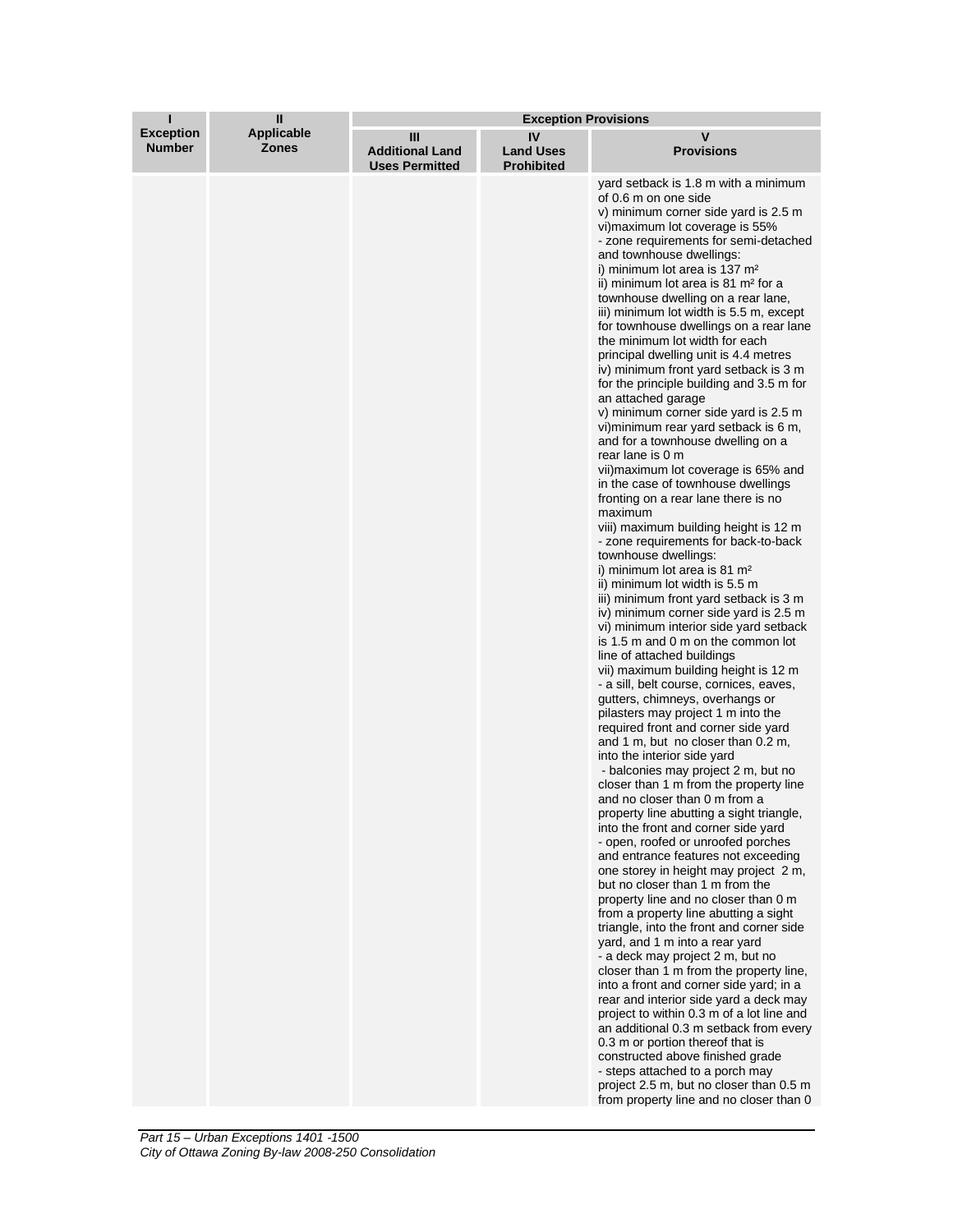| ı                                 | $\mathbf{I}$                      | <b>Exception Provisions</b>                                                                                                                                                         |                                             |                                                                                                                                                                                                                                                                                                                                                                                                                                                                                                                                                                                                                                                                                                                                                                                                                                                                                                                                                                                                                                                                                                                                                                                                                                                                                                                                           |  |
|-----------------------------------|-----------------------------------|-------------------------------------------------------------------------------------------------------------------------------------------------------------------------------------|---------------------------------------------|-------------------------------------------------------------------------------------------------------------------------------------------------------------------------------------------------------------------------------------------------------------------------------------------------------------------------------------------------------------------------------------------------------------------------------------------------------------------------------------------------------------------------------------------------------------------------------------------------------------------------------------------------------------------------------------------------------------------------------------------------------------------------------------------------------------------------------------------------------------------------------------------------------------------------------------------------------------------------------------------------------------------------------------------------------------------------------------------------------------------------------------------------------------------------------------------------------------------------------------------------------------------------------------------------------------------------------------------|--|
| <b>Exception</b><br><b>Number</b> | <b>Applicable</b><br><b>Zones</b> | Ш<br><b>Additional Land</b><br><b>Uses Permitted</b>                                                                                                                                | IV<br><b>Land Uses</b><br><b>Prohibited</b> | v<br><b>Provisions</b>                                                                                                                                                                                                                                                                                                                                                                                                                                                                                                                                                                                                                                                                                                                                                                                                                                                                                                                                                                                                                                                                                                                                                                                                                                                                                                                    |  |
|                                   |                                   |                                                                                                                                                                                     |                                             | m from a property line abutting a sight<br>triangle, into a front and corner side<br>yard<br>- air conditioning units may project 1<br>m, but no closer than 0.2 m to the<br>interior property line, into a corner,<br>rear and interior side yard<br>- corner sight triangle distance<br>reduced from 6 m. to 2.75 m<br>- section 136 does not apply<br>- townhouse dwelling on a rear lane<br>means a townhouse dwelling where<br>each dwelling unit is located on either:<br>a) a separate lot, where each such lot<br>has the required lot width on a public<br>street, but where vehicular access is<br>provided from a rear lane, or<br>b) a legally conveyable parcel of land<br>that has a boundary line that abuts a<br>public park and is at least as long as<br>the required lot width, and where<br>vehicular access is provided from a<br>rear lane<br>- rear lane means a public lane that<br>provides either primary or secondary<br>means of access from a public street<br>to abutting properties<br>- where access is via the rear lane,<br>the minimum rear yard setback may<br>be reduced to 0.6 metres, and the<br>width of the garage, carport or<br>driveway may be the width of the<br>entire rear yard<br>ix) a minimum interior side yard of 1.2<br>m, and 0 m on the common lot line of<br>townhouse dwellings |  |
| 1456                              | GM[1456] H(18.3)                  |                                                                                                                                                                                     |                                             | - the subject lands are considered as<br>one lot for zoning purposes                                                                                                                                                                                                                                                                                                                                                                                                                                                                                                                                                                                                                                                                                                                                                                                                                                                                                                                                                                                                                                                                                                                                                                                                                                                                      |  |
| 1457                              | R4Z[1457]                         |                                                                                                                                                                                     |                                             | - maximum density is 99 units/ha                                                                                                                                                                                                                                                                                                                                                                                                                                                                                                                                                                                                                                                                                                                                                                                                                                                                                                                                                                                                                                                                                                                                                                                                                                                                                                          |  |
| 1458<br>(By-law<br>$2015 - 45$    | <b>Reserved for Future</b><br>Use |                                                                                                                                                                                     |                                             |                                                                                                                                                                                                                                                                                                                                                                                                                                                                                                                                                                                                                                                                                                                                                                                                                                                                                                                                                                                                                                                                                                                                                                                                                                                                                                                                           |  |
| 1459<br>(By-law<br>2012-307)      | AM[1459]                          |                                                                                                                                                                                     |                                             | - Notwithstanding Table 110(a),<br>minimum width of landscaped buffer<br>abutting a street: 0.98 m<br>- Notwithstanding clause 110(3)(a),<br>minimum setback of a refuse<br>collection area within a parking lot<br>from a lot line abutting a public street:<br>0.98 m                                                                                                                                                                                                                                                                                                                                                                                                                                                                                                                                                                                                                                                                                                                                                                                                                                                                                                                                                                                                                                                                   |  |
| 1460                              | R3P[1460]                         |                                                                                                                                                                                     |                                             | - the minimum front yard setback is<br>1.5 m and the maximum front yard<br>setback is 3 m                                                                                                                                                                                                                                                                                                                                                                                                                                                                                                                                                                                                                                                                                                                                                                                                                                                                                                                                                                                                                                                                                                                                                                                                                                                 |  |
| 1461<br>(By-law<br>2021-215)      | R3M[1461] S218                    | The following<br>additional uses<br>are permitted within<br>Area B<br>of Schedule 218:<br>- apartment<br>- community centre<br>- community health<br>and social<br>services centre, |                                             | - the maximum number of dwelling<br>units in an apartment building is 21<br>- the minimum required landscape<br>buffer between a parking lot and a<br>street is 2.0 m<br>- the minimum width of an interior side<br>yard for a building containing any of<br>the uses permitted in Column III<br>(Additional Land Uses Permitted) is<br>4.5                                                                                                                                                                                                                                                                                                                                                                                                                                                                                                                                                                                                                                                                                                                                                                                                                                                                                                                                                                                               |  |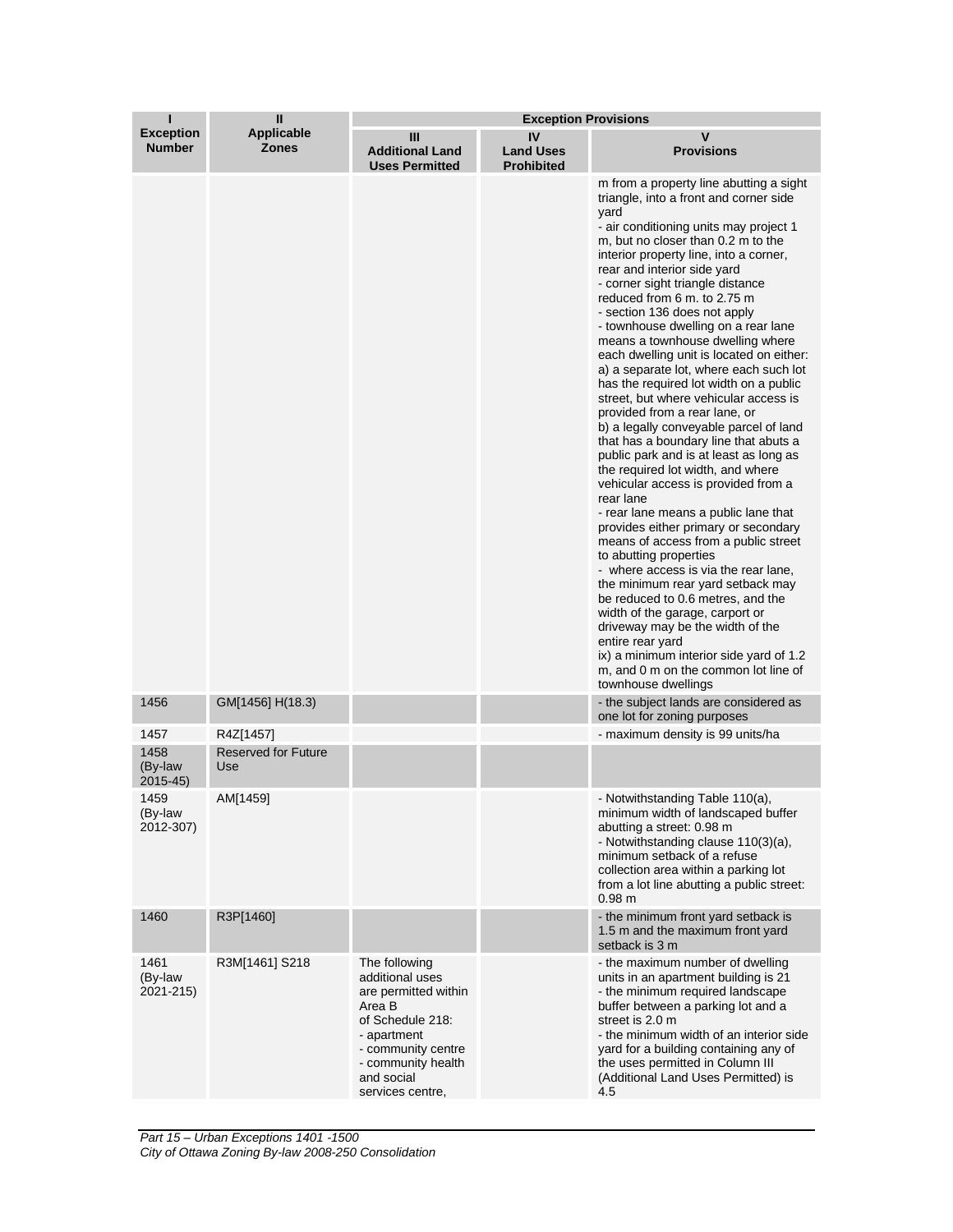| ı                                                    | Ш                          | <b>Exception Provisions</b>                                                                                                                                                                                                                                                                                                                                                                                                                                                                                                                                                                                    |                                             |                                                                                                                                                                                                                                                                                                                                                                                                                                                                                                                                                                                                                                                                                                                                                                                                           |  |
|------------------------------------------------------|----------------------------|----------------------------------------------------------------------------------------------------------------------------------------------------------------------------------------------------------------------------------------------------------------------------------------------------------------------------------------------------------------------------------------------------------------------------------------------------------------------------------------------------------------------------------------------------------------------------------------------------------------|---------------------------------------------|-----------------------------------------------------------------------------------------------------------------------------------------------------------------------------------------------------------------------------------------------------------------------------------------------------------------------------------------------------------------------------------------------------------------------------------------------------------------------------------------------------------------------------------------------------------------------------------------------------------------------------------------------------------------------------------------------------------------------------------------------------------------------------------------------------------|--|
| <b>Exception</b><br><b>Number</b>                    | Applicable<br><b>Zones</b> | Ш<br><b>Additional Land</b><br><b>Uses Permitted</b>                                                                                                                                                                                                                                                                                                                                                                                                                                                                                                                                                           | IV<br><b>Land Uses</b><br><b>Prohibited</b> | v<br><b>Provisions</b>                                                                                                                                                                                                                                                                                                                                                                                                                                                                                                                                                                                                                                                                                                                                                                                    |  |
|                                                      |                            | which cannot<br>include a<br>methadone clinic,<br>supervised injection<br>site, probation or<br>parole<br>services<br>- cultural, social and<br>counselling centre<br>- daycare<br>- library<br>- office, limited to<br>municipal<br>services<br>- museum<br>- place of worship<br>- retirement home<br>- school<br>- training centre,<br>limited to job<br>instruction or<br>training<br>associated with a<br>school                                                                                                                                                                                          |                                             | m<br>- the maximum building height for a<br>building containing any of the uses<br>permitted in Column III (Additional<br>Land Uses Permitted) is 11.0 metres<br>- within Area C of Schedule 218,<br>parking for the uses permitted in<br>Column III (Additional Land Uses<br>Permitted) is permitted within a front<br>yard and a required corner side yard<br>-the minimum front yard setback is 5.5<br>m<br>- Section 63 also applies to buildings<br>containing the uses permitted in<br>Column III (Additional Land Uses<br>Permitted)                                                                                                                                                                                                                                                               |  |
| 1462                                                 | R3M[1462] S220             | The following<br>additional uses<br>are permitted within<br>Area A<br>of Schedule 220:<br>- apartment<br>- retirement home<br>- school<br>- community centre<br>- community health<br>and social<br>services centre, not<br>to include<br>a methadone clinic,<br>supervised heroin<br>injection<br>site, probation or<br>parole<br>services<br>- cultural, social and<br>counselling centre<br>- day care<br>- library<br>- office, limited to<br>municipal<br>services<br>- museum<br>- place of worship<br>- training centre,<br>limited to job<br>instruction or<br>training<br>associated with a<br>school |                                             | - Section 63 applies with all necessary<br>modifications to the uses permitted in<br>Column III (Additional Land Uses<br>Permitted)<br>- a maximum of 10 parking spaces for<br>the uses permitted in Column III<br>(Additional Land Uses Permitted)<br>may be located in the front yard<br>- the maximum number of dwelling<br>units in an apartment building is 40<br>- the maximum building height for a<br>building containing any of the uses<br>permitted in Column II (Applicable<br>Zones) is 7.0 m<br>- the maximum cumulative gross floor<br>area of the uses permitted in Column<br>III (Additional Land Uses Permitted)<br>is $3,530m^2$<br>- the minimum separation width<br>between a parking lot and a public<br>street or a residential zone is 1.0 m<br>- a loading space is not required |  |
| 1463<br>(By-law<br>2011-151)<br>(By-law<br>2010-231) | R3XX[1463]                 |                                                                                                                                                                                                                                                                                                                                                                                                                                                                                                                                                                                                                |                                             | - minimum lot area is 175 $m2$ per<br>dwelling unit<br>- minimum lot frontage is 6.0 m per<br>dwelling<br>- maximum permitted density is 50                                                                                                                                                                                                                                                                                                                                                                                                                                                                                                                                                                                                                                                               |  |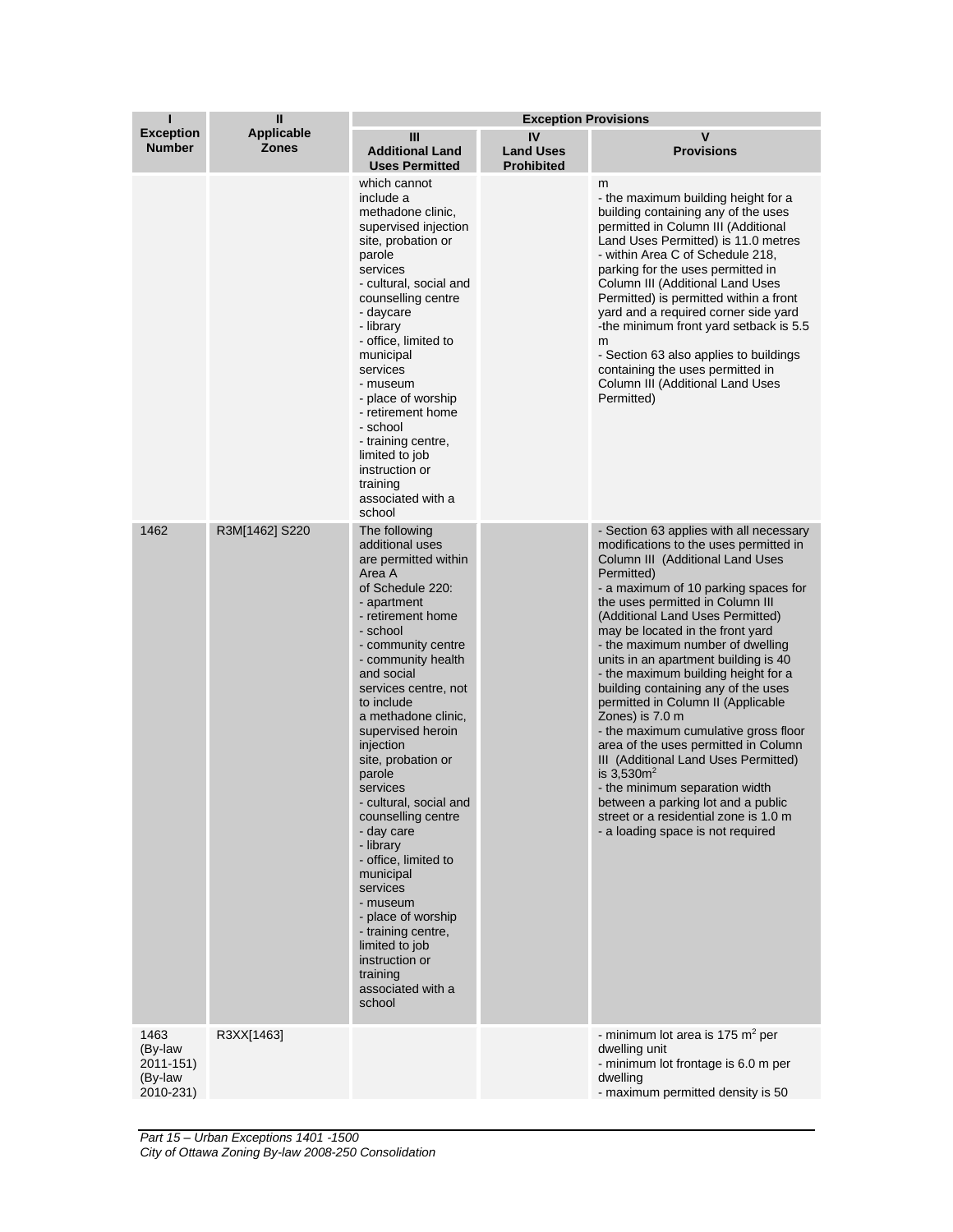| T                                 | $\mathbf{I}$                      | <b>Exception Provisions</b>                          |                                             |                                                                                                                                                                                                                                                                                                                                                                                                                                                                                                                                |
|-----------------------------------|-----------------------------------|------------------------------------------------------|---------------------------------------------|--------------------------------------------------------------------------------------------------------------------------------------------------------------------------------------------------------------------------------------------------------------------------------------------------------------------------------------------------------------------------------------------------------------------------------------------------------------------------------------------------------------------------------|
| <b>Exception</b><br><b>Number</b> | <b>Applicable</b><br><b>Zones</b> | Ш<br><b>Additional Land</b><br><b>Uses Permitted</b> | IV<br><b>Land Uses</b><br><b>Prohibited</b> | v<br><b>Provisions</b>                                                                                                                                                                                                                                                                                                                                                                                                                                                                                                         |
| (By-law<br>2010-123)              |                                   |                                                      |                                             | units per hectare<br>- minimum front yard setback is 3.7 m<br>- minimum interior side yard setback is<br>1.5 m on either side of the main<br>building and<br>0 m on the common side<br>- the required parking area for visitor<br>parking may be provided on a private<br>street                                                                                                                                                                                                                                               |
| 1464                              | R3B[1464]                         |                                                      |                                             | - despite Section 131, a house in a<br>planned unit development is<br>considered to have frontage if the land<br>on which it is to be located after<br>severance abuts a private way that is<br>a minimum of 3.6 m wide and has<br>frontage of at least 3.6 m<br>- despite Section 131(2), the minimum<br>setback from a private way is 1.1 m<br>- the required interior side yard<br>adjacent to an institutional use is 1.2<br>m for the first 21 metres back from the<br>street and a minimum of 4.2 m for the<br>remainder |
| 1465<br>(By-law<br>2012-180)      | I1A[1465]                         |                                                      |                                             | - the required side yard adjacent to a<br>dwelling accessory to a place of<br>worship residence is 0.5 m<br>- a landscaped area of a minimum of<br>3.0 m is not required adjacent to an<br>ecclesiastical residence and its<br>driveway<br>- the required interior side yard<br>adjacent to a place of worship is 4.3 m<br>- the parking required for a place of<br>worship is 3.7 spaces per 10 $\mathrm{m}^2$ of<br>gross floor area<br>- the minimum length of a required<br>parking space is 4.8 m                         |
| 1466                              | R3B[1466]                         |                                                      |                                             | - despite Section 131, a house in a<br>planned unit development is<br>considered to have frontage if the land<br>on which it is to be located after<br>severance abuts a private way that is<br>a minimum of 3.6 m wide and has<br>frontage of at least 3.6 m<br>- minimum interior side yard setback is<br>1.2 m for the first 21 m back from the<br>street and 5.4 m for the remainder<br>-the minimum corner side yard<br>setback is 2.0 m                                                                                  |
| 1467                              | R3Z[1467]-h                       |                                                      |                                             | - Section 58 - Flood Plain Overlay<br>does not apply<br>- the following must be done prior to<br>the removal of the holding symbol:<br>(i) approval of a Cut and Fill<br>application by the Rideau Valley<br>Conservation Authority and the<br>City of Ottawa;<br>(ii) draft approval of a plan of<br>subdivision;<br>(iii) the clearing of all conditions which<br>affect the design of the plan of<br>subdivision.                                                                                                           |
| 1468                              | R3Z[1468]-h                       |                                                      |                                             | - the following must be done prior to<br>the removal of the holding symbol:                                                                                                                                                                                                                                                                                                                                                                                                                                                    |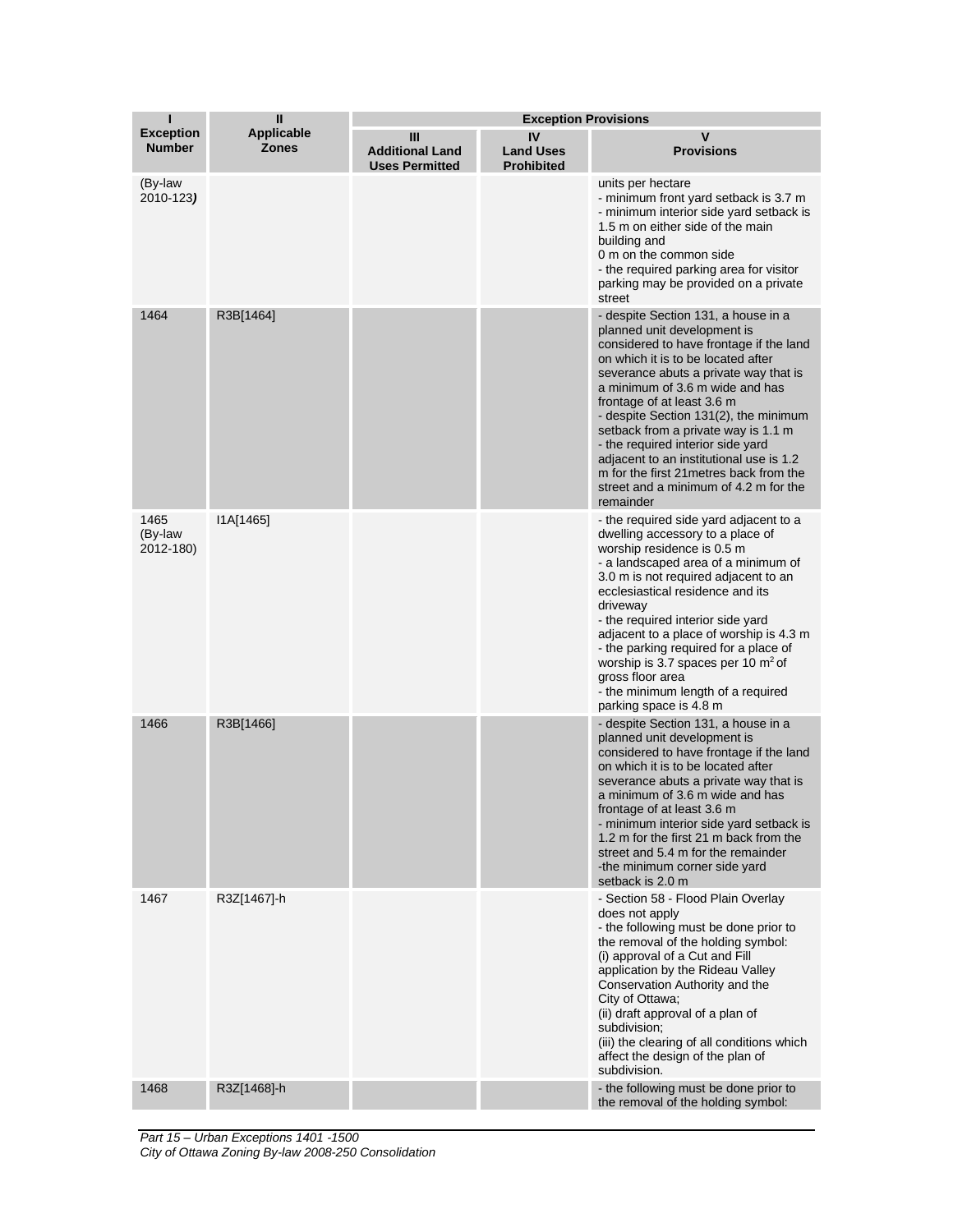| П                                                    | $\mathbf{I}$                      | <b>Exception Provisions</b>                                                                   |                                                                                                                                                                     |                                                                                                                                                                                                                                                                                                                                                                                                                                                                                                                                                                                                                                                                                                                                                                                                                                                                                                                                                                                                                                                                                                                                                                                                                                                    |
|------------------------------------------------------|-----------------------------------|-----------------------------------------------------------------------------------------------|---------------------------------------------------------------------------------------------------------------------------------------------------------------------|----------------------------------------------------------------------------------------------------------------------------------------------------------------------------------------------------------------------------------------------------------------------------------------------------------------------------------------------------------------------------------------------------------------------------------------------------------------------------------------------------------------------------------------------------------------------------------------------------------------------------------------------------------------------------------------------------------------------------------------------------------------------------------------------------------------------------------------------------------------------------------------------------------------------------------------------------------------------------------------------------------------------------------------------------------------------------------------------------------------------------------------------------------------------------------------------------------------------------------------------------|
| <b>Exception</b><br><b>Number</b>                    | <b>Applicable</b><br><b>Zones</b> | Ш<br><b>Additional Land</b><br><b>Uses Permitted</b>                                          | IV<br><b>Land Uses</b><br><b>Prohibited</b>                                                                                                                         | v<br><b>Provisions</b>                                                                                                                                                                                                                                                                                                                                                                                                                                                                                                                                                                                                                                                                                                                                                                                                                                                                                                                                                                                                                                                                                                                                                                                                                             |
|                                                      |                                   |                                                                                               |                                                                                                                                                                     | (i) approval of a Cut and Fill<br>application by the Rideau Valley<br>Conservation Authority and the<br>City of Ottawa;<br>(ii) draft approval of a plan of<br>subdivision;<br>(iii) the clearing of all conditions which<br>affect the design of the plan of<br>subdivision.                                                                                                                                                                                                                                                                                                                                                                                                                                                                                                                                                                                                                                                                                                                                                                                                                                                                                                                                                                      |
| 1469                                                 | R3Z[1469]                         |                                                                                               |                                                                                                                                                                     | maximum lot coverage is 55%<br>- maximum building height is 11.0 m<br>- minimum rear yard abutting lands<br>zone AG3 is 5.0 m<br>- minimum side yard setback abutting<br>a walkway is 3.0 m<br>- a maximum projection of 2.5 m into<br>the front, corner side or rear yard is<br>permitted, provided it does not exceed<br>a height greater than the horizontal<br>distance to the affected front, corner<br>side, or rear lot line; and a porch must<br>not be located closer than 1m to the<br>front, corner side or rear lot line<br>- despite Section 65, a 0.6 m<br>obstruction of the front yard or rear<br>yard with respect to second storey<br>space, and a 0.6 metres obstruction of<br>side yards for side yards abutting 0.30<br>m reserves only, are permitted;<br>- despite Section 65, an unenclosed<br>covered porch, platform or landing is<br>also permitted in side yards, restricted<br>to those yards abutting 0.3 metres<br>reserves;<br>- the lands zoned R3Z[1469] are to be<br>considered as one lot for zoning<br>purposes pursuant to the Planning<br>Act, as amended, the Condominium<br>Act, as amended or any similar<br>legislation. This provision does not<br>apply if the severed lots comply with<br>Table 160A |
| 1470<br>(By-law<br>2011-151)<br>(By-law<br>2010-231) | GM16[1470] H(10)                  |                                                                                               | All uses except<br>bank, office,<br>retail store<br>limited to the<br>sales of crafts<br>and antiques<br>and an enclosed<br>area accessory<br>to a permitted<br>use |                                                                                                                                                                                                                                                                                                                                                                                                                                                                                                                                                                                                                                                                                                                                                                                                                                                                                                                                                                                                                                                                                                                                                                                                                                                    |
| 1471<br>(By-law<br>2012-349)                         | GM[1471]<br>F(3.0)H(42)           | - amusement centre<br>- cinema<br>- hotel<br>- parking lot<br>- theatre                       |                                                                                                                                                                     |                                                                                                                                                                                                                                                                                                                                                                                                                                                                                                                                                                                                                                                                                                                                                                                                                                                                                                                                                                                                                                                                                                                                                                                                                                                    |
| 1472                                                 | IG5[1472]                         | - retail store where<br>products are<br>displayed and<br>stored for sale upon<br>the premises |                                                                                                                                                                     | - any single retail store permitted<br>under Column III (Additional Land<br>Uses Permitted) may occupy a<br>minimum gross floor area of 140<br>square metres and a maximum gross<br>floor area of 7500 square metres, and<br>may not include the sale of food or                                                                                                                                                                                                                                                                                                                                                                                                                                                                                                                                                                                                                                                                                                                                                                                                                                                                                                                                                                                   |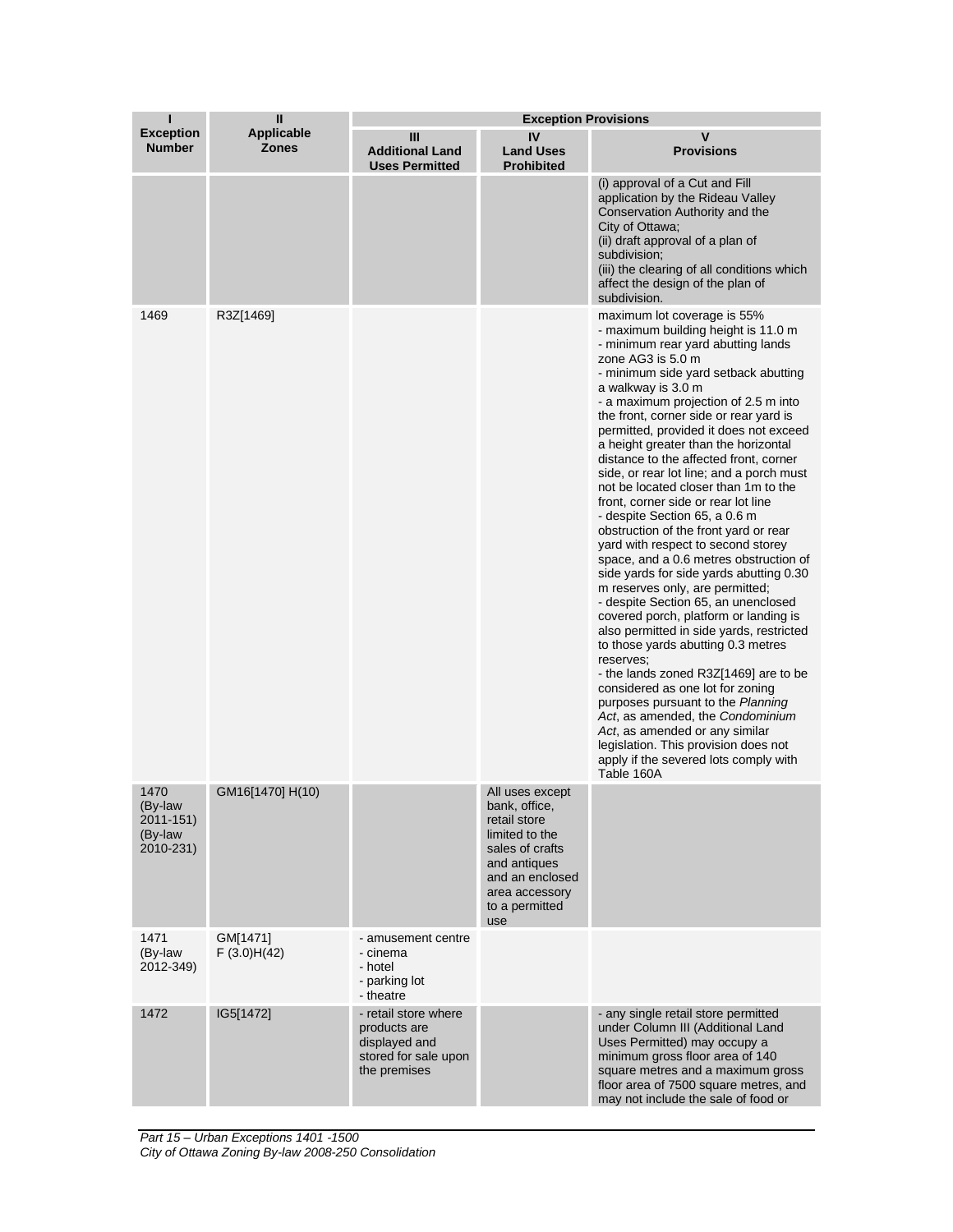| ı                                 | П                                 | <b>Exception Provisions</b>                                                               |                                                                                                                                                               |                                                                                                                                                                                                                                                                                                                                                                                                                                                                                                                                                                                                                                                                                                                                                                                                                                                                                                                                                                                                                                                                                                                                                                                                                                                                                                                                                                                                                                                                                                                                                                                                                                                          |  |
|-----------------------------------|-----------------------------------|-------------------------------------------------------------------------------------------|---------------------------------------------------------------------------------------------------------------------------------------------------------------|----------------------------------------------------------------------------------------------------------------------------------------------------------------------------------------------------------------------------------------------------------------------------------------------------------------------------------------------------------------------------------------------------------------------------------------------------------------------------------------------------------------------------------------------------------------------------------------------------------------------------------------------------------------------------------------------------------------------------------------------------------------------------------------------------------------------------------------------------------------------------------------------------------------------------------------------------------------------------------------------------------------------------------------------------------------------------------------------------------------------------------------------------------------------------------------------------------------------------------------------------------------------------------------------------------------------------------------------------------------------------------------------------------------------------------------------------------------------------------------------------------------------------------------------------------------------------------------------------------------------------------------------------------|--|
| <b>Exception</b><br><b>Number</b> | <b>Applicable</b><br><b>Zones</b> | Ш<br><b>Additional Land</b><br><b>Uses Permitted</b>                                      | IV<br><b>Land Uses</b><br><b>Prohibited</b>                                                                                                                   | v<br><b>Provisions</b>                                                                                                                                                                                                                                                                                                                                                                                                                                                                                                                                                                                                                                                                                                                                                                                                                                                                                                                                                                                                                                                                                                                                                                                                                                                                                                                                                                                                                                                                                                                                                                                                                                   |  |
|                                   |                                   |                                                                                           |                                                                                                                                                               | pharmaceutical products                                                                                                                                                                                                                                                                                                                                                                                                                                                                                                                                                                                                                                                                                                                                                                                                                                                                                                                                                                                                                                                                                                                                                                                                                                                                                                                                                                                                                                                                                                                                                                                                                                  |  |
| 1473<br>(By-law<br>2012-180)      | R5B[1473] S234                    |                                                                                           | -all other uses<br>except for an 8 unit<br>multiple attached<br>dwelling and 10<br>storey apartment<br>dwelling, mid-high<br>rise planned unit<br>development | - a maximum of 8 planned unit development<br>townhouse dwellings are permitted along<br>the eastern portion of the site, and a 10-<br>storey apartment building is permitted along<br>the western portion of the site<br>As per Schedule 234:<br>- a minimum rear yard of 7.5 m must be<br>provided between the planned unit<br>development townhouse dwelling units and<br>the abutting rear yards of the homes in the<br>adjacent R2D zone;<br>- a minimum yard depth of 4.1m must be<br>provided between the planned unit<br>development townhouse dwelling units and<br>Karen Way;<br>- a minimum yard depth of 4.58 m must be<br>provided between the planned unit<br>development townhouse dwelling units and<br>southerly side yard;<br>- the maximum building height for planned<br>unit development townhouse dwelling units<br>is 10.5 m:<br>- the maximum building height of the 10-<br>storey apartment building is 30 m;<br>- the upper two floors of the 10-storey<br>apartment building will be set back further a<br>minimum of 4.0 m on the north and south<br>sides of the building;<br>- the minimum yard depth for the 10-storey<br>apartment building abutting St. Laurent<br>Blvd. is 4.6 m;<br>- the minimum yard depth of 3.0 m must be<br>provided between the 10-storey apartment<br>building and Karen Way;<br>- the minimum yard depth of 7.5 m must be<br>provided between the 10-storey apartment<br>building and the southerly side yard;<br>- the minimum separation between the 10-<br>storey apartment building and the rear lot<br>line (being the easterly lot line0 is 62.0 m<br>(OMB Order issued January 3, 2008) |  |
| 1474<br>(By-law<br>2009-302)      | <b>Multiple</b>                   |                                                                                           |                                                                                                                                                               | the minimum front yard setback is 1.5<br>m and the maximum front yard<br>setback is 3 m                                                                                                                                                                                                                                                                                                                                                                                                                                                                                                                                                                                                                                                                                                                                                                                                                                                                                                                                                                                                                                                                                                                                                                                                                                                                                                                                                                                                                                                                                                                                                                  |  |
| 1475<br>(By-law<br>2009-18)       | R3P [1475]<br>R3Q[1475]           |                                                                                           | - planned unit<br>development                                                                                                                                 | - the minimum front yard setback is<br>1.5 m and the maximum front yard<br>setback is 3 m                                                                                                                                                                                                                                                                                                                                                                                                                                                                                                                                                                                                                                                                                                                                                                                                                                                                                                                                                                                                                                                                                                                                                                                                                                                                                                                                                                                                                                                                                                                                                                |  |
| 1476<br>(By-law<br>2009-302)      | <b>Multiple</b>                   | - automobile<br>service station<br>- car wash<br>- gas bar<br>- drive-through<br>facility |                                                                                                                                                               |                                                                                                                                                                                                                                                                                                                                                                                                                                                                                                                                                                                                                                                                                                                                                                                                                                                                                                                                                                                                                                                                                                                                                                                                                                                                                                                                                                                                                                                                                                                                                                                                                                                          |  |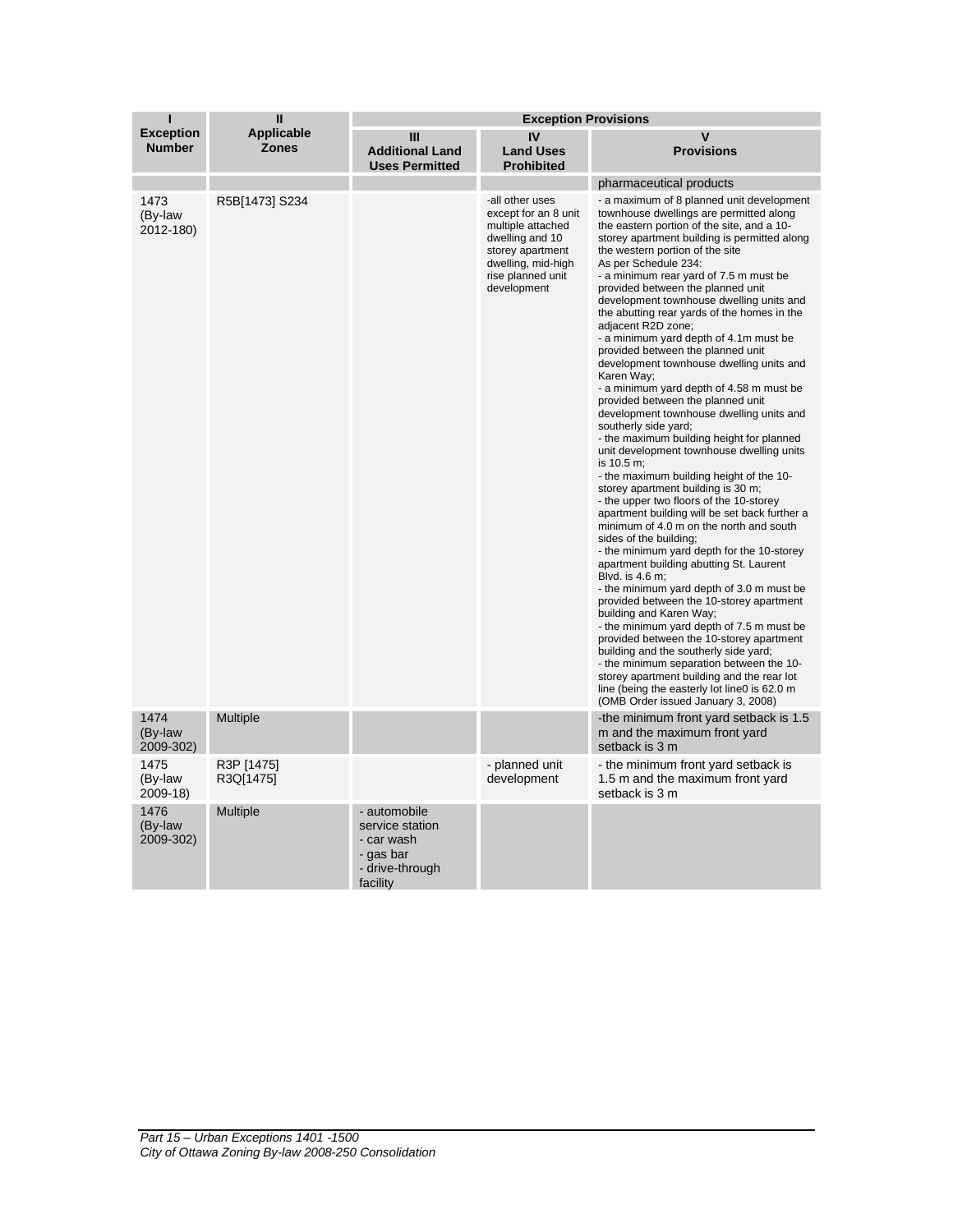| ı                                                            | $\mathbf{I}$                      | <b>Exception Provisions</b>                                |                                                                                                                                                                                                                                                                                                                                                                                                                                                                                                                                                                                                                      |                                                                                                                                                                                                                                                                                                                                                                                                                                                                                                                                                                                                                                                                                                                                                                                                                                                                                                                                                                                                                                                                                                                                                                                                                                                                                                                                                                                                                                                                                                                                                                                                                                                                                                                                                                                                                                                                                                                        |  |
|--------------------------------------------------------------|-----------------------------------|------------------------------------------------------------|----------------------------------------------------------------------------------------------------------------------------------------------------------------------------------------------------------------------------------------------------------------------------------------------------------------------------------------------------------------------------------------------------------------------------------------------------------------------------------------------------------------------------------------------------------------------------------------------------------------------|------------------------------------------------------------------------------------------------------------------------------------------------------------------------------------------------------------------------------------------------------------------------------------------------------------------------------------------------------------------------------------------------------------------------------------------------------------------------------------------------------------------------------------------------------------------------------------------------------------------------------------------------------------------------------------------------------------------------------------------------------------------------------------------------------------------------------------------------------------------------------------------------------------------------------------------------------------------------------------------------------------------------------------------------------------------------------------------------------------------------------------------------------------------------------------------------------------------------------------------------------------------------------------------------------------------------------------------------------------------------------------------------------------------------------------------------------------------------------------------------------------------------------------------------------------------------------------------------------------------------------------------------------------------------------------------------------------------------------------------------------------------------------------------------------------------------------------------------------------------------------------------------------------------------|--|
| <b>Exception</b><br><b>Number</b>                            | <b>Applicable</b><br><b>Zones</b> | Ш<br><b>Additional Land</b><br><b>Uses Permitted</b>       | IV<br><b>Land Uses</b><br><b>Prohibited</b>                                                                                                                                                                                                                                                                                                                                                                                                                                                                                                                                                                          | V<br><b>Provisions</b>                                                                                                                                                                                                                                                                                                                                                                                                                                                                                                                                                                                                                                                                                                                                                                                                                                                                                                                                                                                                                                                                                                                                                                                                                                                                                                                                                                                                                                                                                                                                                                                                                                                                                                                                                                                                                                                                                                 |  |
| 1477<br>(By-law<br>2019-449)<br>(By-law<br>2016-131)<br>1478 | IL[1477] S117-h<br>IL[1478]       | -place of worship<br>- retail store                        | All uses other<br>than:<br>- bank<br>- broadcasting<br>studio<br>- day care<br>- community<br>centre<br>- community<br>health and<br>resource centre<br>-light industrial<br>uses<br>- medical facility<br>- municipal<br>service centre<br>- office<br>- parking garage<br>- personal<br>service business<br>- printing plant<br>- production<br>studio<br>- recreational<br>and athletic<br>facility<br>- research and<br>development<br>centre<br>- restaurant,<br>full service<br>- restaurant,<br>take-out<br>- retail food store<br>- retail store<br>- service and<br>repair shop<br>- technology<br>industry | -the following uses are only permitted<br>subject to being located on the ground<br>floor of a building containing one or<br>more of the other permitted uses not<br>listed below:<br>(a) municipal service centre<br>(b) personal service business<br>(c) restaurant, full service<br>(d) restaurant, take-out<br>(e) retail food store<br>(f) retail store<br>- the provisions of Subsection<br>$203(3)(g)$ do not apply and following<br>provisions apply:<br>- a maximum of 37,160 square metres<br>of gross floor area is permitted;<br>- subject to the General Manager,<br>Planning and Growth Management<br>Department confirming the following<br>conditions have been met, the -h1<br>symbol may be lifted, and an<br>additional 23,225 square metres of<br>gross floor area is permitted:<br>a) the environmental assessment<br>process for the Conroy/Alta Vista<br>parkway has been completed;<br>b) a tender has been awarded for the<br>completion of Conroy Road from Hunt<br>Club to Walkley Road;<br>c) a tender has been awarded for the<br>completion of the turning and auxiliary<br>lane additions at the intersection; of<br>St. Laurent Boulevard and Walkey<br>Road; and<br>d) the completion of access form<br>Walkey Road to Highway 417.<br>- subject to the General Manager of<br>the Planning and Growth Management<br>Department confirming a<br>transportation facility is under<br>construction in the Alta Vista Parkway<br>corridor, the -h2 symbol may be lifted,<br>and an additional 23,225 square<br>metres of gross floor area is permitted;<br>-upon lifting of the -h1 and -h2<br>symbols, the cumulative total<br>maximum gross floor area is 83,610<br>square metres;<br>- maximum building height is in<br>accordance with Schedule 117.<br>- a place of worship is subject to<br>$203(2)(q)$ or $205(2)(q)$ , as applicable.<br>- retail store and retail food store are |  |
|                                                              |                                   | - retail food store                                        |                                                                                                                                                                                                                                                                                                                                                                                                                                                                                                                                                                                                                      | permitted subject to:<br>(i) the total gross floor area not<br>exceeding 25% of the lot area; and<br>(ii) each individual use not exceeding<br>a total gross floor area of 300 $m2$                                                                                                                                                                                                                                                                                                                                                                                                                                                                                                                                                                                                                                                                                                                                                                                                                                                                                                                                                                                                                                                                                                                                                                                                                                                                                                                                                                                                                                                                                                                                                                                                                                                                                                                                    |  |
| 1479<br>(By-law<br>2015-190)                                 | LC6[1479]                         | -animal care<br>establishment<br>- animal hospital         |                                                                                                                                                                                                                                                                                                                                                                                                                                                                                                                                                                                                                      |                                                                                                                                                                                                                                                                                                                                                                                                                                                                                                                                                                                                                                                                                                                                                                                                                                                                                                                                                                                                                                                                                                                                                                                                                                                                                                                                                                                                                                                                                                                                                                                                                                                                                                                                                                                                                                                                                                                        |  |
| 1480<br>(By-law<br>2018-199)                                 | R2H[1480]                         | -detached dwelling<br>-duplex dwelling<br>-linked-detached |                                                                                                                                                                                                                                                                                                                                                                                                                                                                                                                                                                                                                      | -A detached dwelling, duplex dwelling,<br>linked-detached dwelling and semi-<br>detached dwelling are subject to the                                                                                                                                                                                                                                                                                                                                                                                                                                                                                                                                                                                                                                                                                                                                                                                                                                                                                                                                                                                                                                                                                                                                                                                                                                                                                                                                                                                                                                                                                                                                                                                                                                                                                                                                                                                                   |  |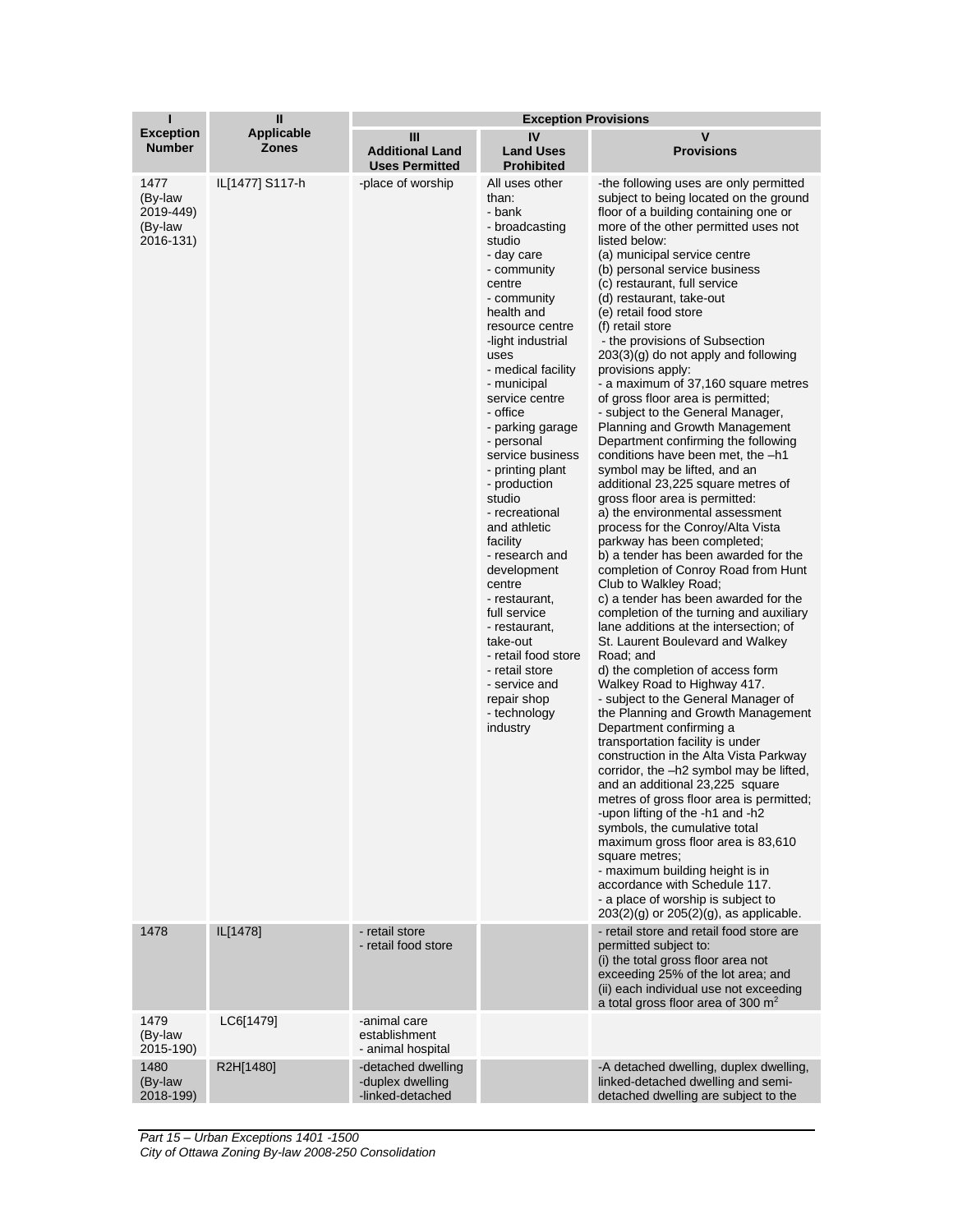| ı                                                                            | $\mathbf{I}$                      |                                                                                                                                | <b>Exception Provisions</b>                                                                                                              |                                                                                                                                                                                                                                                                                                                                                                                                                                                                                                                                                                                                         |
|------------------------------------------------------------------------------|-----------------------------------|--------------------------------------------------------------------------------------------------------------------------------|------------------------------------------------------------------------------------------------------------------------------------------|---------------------------------------------------------------------------------------------------------------------------------------------------------------------------------------------------------------------------------------------------------------------------------------------------------------------------------------------------------------------------------------------------------------------------------------------------------------------------------------------------------------------------------------------------------------------------------------------------------|
| <b>Exception</b><br><b>Number</b>                                            | <b>Applicable</b><br><b>Zones</b> | Ш<br><b>Additional Land</b><br><b>Uses Permitted</b>                                                                           | IV<br><b>Land Uses</b><br><b>Prohibited</b>                                                                                              | $\mathbf v$<br><b>Provisions</b>                                                                                                                                                                                                                                                                                                                                                                                                                                                                                                                                                                        |
|                                                                              |                                   | dwelling<br>-semi-detached<br>dwelling<br>-townhouse<br>dwelling<br>-three-unit dwelling<br>-stacked dwelling<br>- parking lot |                                                                                                                                          | provisions of the R2H subzone.<br>-A townhouse dwelling, three-unit<br>dwelling and stacked dwelling, are<br>subject to the provisions of the R4N<br>subzone.                                                                                                                                                                                                                                                                                                                                                                                                                                           |
| 1481                                                                         | TM8[1481]                         | - automobile<br>service station<br>excluding the retail<br>sale of automobile<br>fuels                                         |                                                                                                                                          |                                                                                                                                                                                                                                                                                                                                                                                                                                                                                                                                                                                                         |
| 1482<br>(By-law<br>2012-334)                                                 | R3A[1482]                         |                                                                                                                                | all residential<br>uses except:<br>- detached<br>dwelling<br>- duplex dwelling<br>- semi-detached<br>dwelling<br>- townhouse<br>dwelling | - except for a detached dwelling, the<br>minimum lot width of 17.5 m and<br>minimum lot area of 413 $m2$ is required<br>for permitted residential uses<br>- except for detached dwelling,<br>minimum front yard setback: 3 m<br>- in the case of townhouse dwelling<br>and planned unit development<br>- a minimum side yard setback<br>abutting a street of 3 m<br>- a minimum side yard setback<br>abutting a pedestrian<br>pathway or public lane of 1.2 m and,<br>- in all other cases, a minimum side<br>yard setback of 0.5<br>- except for detached dwelling a<br>minimum rear yard setback: 6 m |
| 1483                                                                         | IH[1483] H(11)                    |                                                                                                                                | all uses except<br>for a buffer area<br>and ancillary<br>uses to the<br>abutting solid<br>waste disposal<br>facility                     |                                                                                                                                                                                                                                                                                                                                                                                                                                                                                                                                                                                                         |
| 1484<br>(By-law<br>2011-151)<br>(By-law<br>2010-231)                         | TM9[1484] H(11)                   |                                                                                                                                |                                                                                                                                          | - the required parking for the land use<br>at 1532 Stittsville Main Street may be<br>located on the abutting lands at 1534<br><b>Stittsville Main Street</b><br>- minimum front yard setback 1.5<br>metres<br>- maximum front yard setback 6.5<br>metres<br>- minimum interior side yard setback 0<br>metres                                                                                                                                                                                                                                                                                            |
| 1485                                                                         | I1A[1485]                         |                                                                                                                                |                                                                                                                                          | - no minimum separation distance<br>applies from the group home to any<br>other group home                                                                                                                                                                                                                                                                                                                                                                                                                                                                                                              |
| 1486                                                                         | I1E[1486]                         |                                                                                                                                |                                                                                                                                          | - despite Section 69, the minimum<br>setback for any yard abutting an EP<br>zone is 5 m                                                                                                                                                                                                                                                                                                                                                                                                                                                                                                                 |
| 1487<br>(By-law<br>2014-327)<br>(By-law<br>2011-151)<br>(By-law<br>2010-231) | Reserved for Future<br>Use        |                                                                                                                                |                                                                                                                                          |                                                                                                                                                                                                                                                                                                                                                                                                                                                                                                                                                                                                         |
| 1488                                                                         | IL[1488]H(14)                     | - hotel                                                                                                                        |                                                                                                                                          |                                                                                                                                                                                                                                                                                                                                                                                                                                                                                                                                                                                                         |
| 1489<br>(By-law                                                              | R4E[1489]                         | - community health<br>and resource centre                                                                                      |                                                                                                                                          | - the community health and resource<br>centre is permitted subject to a                                                                                                                                                                                                                                                                                                                                                                                                                                                                                                                                 |

*Part 15 – Urban Exceptions 1401 -1500 City of Ottawa Zoning By-law 2008-250 Consolidation*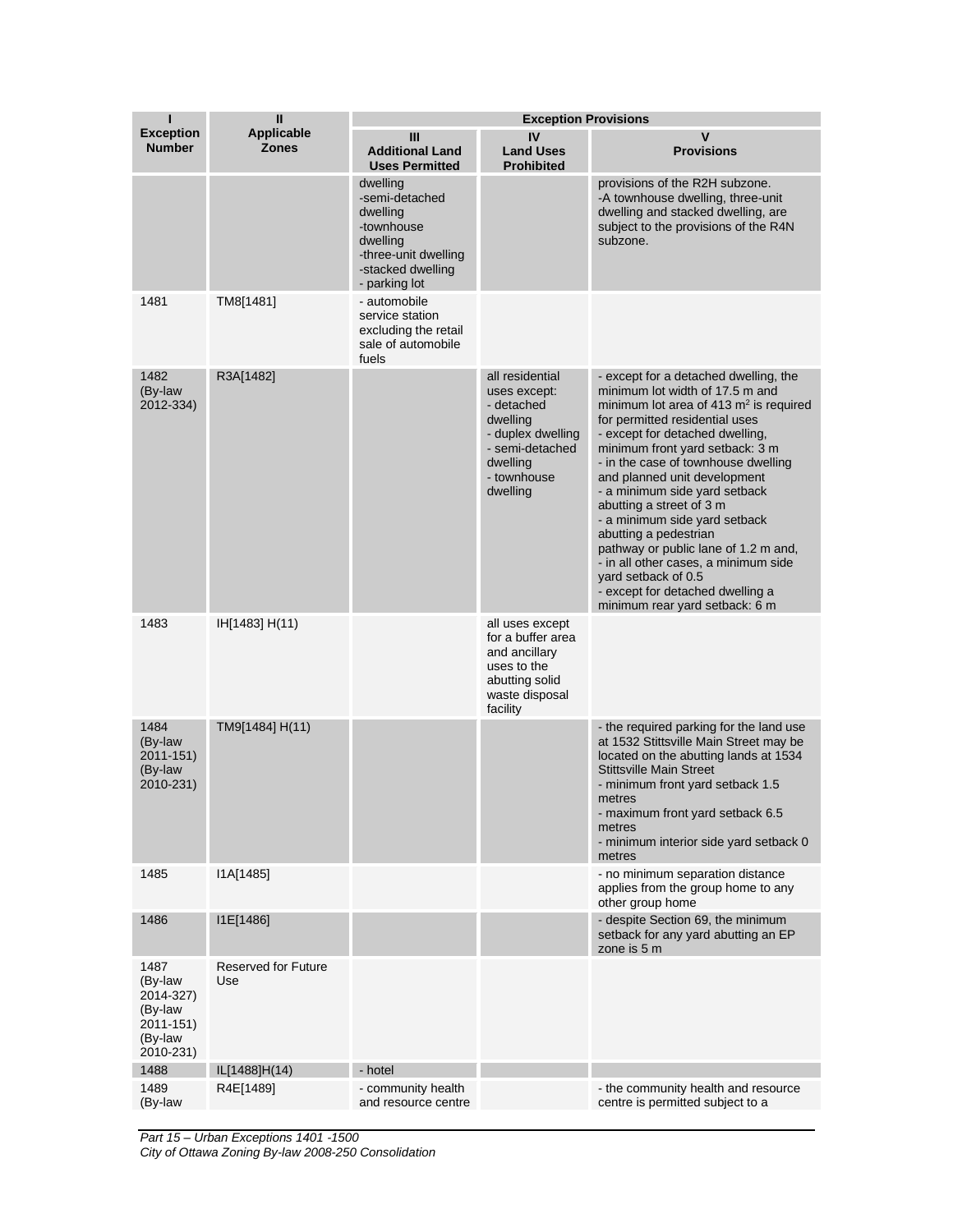| T                                 | $\mathbf{I}$                                     | <b>Exception Provisions</b>                          |                                             |                                                                                                                                                                                                                                                                                                                                                                                                                                                                                                                                                                                                                                                                                                                                                                                                                                                                                                                                                                                                                                                                                                                                                                                                                                                                                                                                                                                                                                                                                                                                                                                                                                                                                                                                                                                                                                                                                                                                          |
|-----------------------------------|--------------------------------------------------|------------------------------------------------------|---------------------------------------------|------------------------------------------------------------------------------------------------------------------------------------------------------------------------------------------------------------------------------------------------------------------------------------------------------------------------------------------------------------------------------------------------------------------------------------------------------------------------------------------------------------------------------------------------------------------------------------------------------------------------------------------------------------------------------------------------------------------------------------------------------------------------------------------------------------------------------------------------------------------------------------------------------------------------------------------------------------------------------------------------------------------------------------------------------------------------------------------------------------------------------------------------------------------------------------------------------------------------------------------------------------------------------------------------------------------------------------------------------------------------------------------------------------------------------------------------------------------------------------------------------------------------------------------------------------------------------------------------------------------------------------------------------------------------------------------------------------------------------------------------------------------------------------------------------------------------------------------------------------------------------------------------------------------------------------------|
| <b>Exception</b><br><b>Number</b> | <b>Applicable</b><br><b>Zones</b>                | Ш<br><b>Additional Land</b><br><b>Uses Permitted</b> | IV<br><b>Land Uses</b><br><b>Prohibited</b> | V<br><b>Provisions</b>                                                                                                                                                                                                                                                                                                                                                                                                                                                                                                                                                                                                                                                                                                                                                                                                                                                                                                                                                                                                                                                                                                                                                                                                                                                                                                                                                                                                                                                                                                                                                                                                                                                                                                                                                                                                                                                                                                                   |
| 2010-214)<br>(By-law<br>2008-316) |                                                  |                                                      |                                             | maximum height limit of 9 metres and<br>a maximum lot coverage of 30% of the<br>lot area<br>- maximum lot coverage: 52%                                                                                                                                                                                                                                                                                                                                                                                                                                                                                                                                                                                                                                                                                                                                                                                                                                                                                                                                                                                                                                                                                                                                                                                                                                                                                                                                                                                                                                                                                                                                                                                                                                                                                                                                                                                                                  |
| 1490<br>(By-law<br>2008-420)      | IP11[1490]<br>S <sub>123</sub>                   | -parking lot                                         |                                             |                                                                                                                                                                                                                                                                                                                                                                                                                                                                                                                                                                                                                                                                                                                                                                                                                                                                                                                                                                                                                                                                                                                                                                                                                                                                                                                                                                                                                                                                                                                                                                                                                                                                                                                                                                                                                                                                                                                                          |
| 1491<br>(By-law<br>2011-409)      | R5A[1491]<br>R5A[1491] H(22),<br>R5A[1491] H(18) |                                                      |                                             | - minimum front yard setback is 5 m<br>- minimum rear yard setback is 5 m                                                                                                                                                                                                                                                                                                                                                                                                                                                                                                                                                                                                                                                                                                                                                                                                                                                                                                                                                                                                                                                                                                                                                                                                                                                                                                                                                                                                                                                                                                                                                                                                                                                                                                                                                                                                                                                                |
| 1492<br>(By-law<br>2012-334)      | R5A[1492] H(22),                                 | - detached, semi-<br>detached,<br>townhouse          |                                             | - minimum front yard setback is 5 m<br>- minimum rear yard setback is 5 m<br>Setback requirements for a single or<br>semi-detached dwelling:<br>- front yard setback is 3 m<br>- side yard setback is 1 m with no door<br>in the facing wall and 1.2 m with a<br>door in the facing wall<br>- rear yard setback is 6 m<br>- corner side yard setback is 3 m<br>Setback requirements for a townhouse<br>dwelling:<br>- front yard setback is 5 m<br>- side yard setback is 1.0 m with no<br>door in the facing wall and 1.2 m with<br>a door in the facing wall<br>- rear yard setback is 6.0 m<br>- corner side yard setback is 3.0 m<br>- minimum density is 29 units per<br>hectare<br>Permitted projection requirements:<br>- a covered but unenclosed porch,<br>step, veranda or gazebo, and a<br>uncovered step, ramp, deck or porch,<br>all of which not being part of the main<br>building foundation, may project:<br>- 1.5 m from the lot line if it abuts a<br>street not less than 18 m in width<br>- 3.0 m from the lot line if it abuts a<br>street not less than 14 m, but not<br>greater than 17.5 m in width<br>- a balcony, bay window, belt courses,<br>chimney breasts, cornices, eaves,<br>gutters, pilasters<br>or other similar architectural features<br>and sills may project:<br>- 1.5 m from the lot line if it abuts a<br>street not less than 18 m in width<br>-3.0 m from the lot line if it abuts a<br>street not less than 14 m, but not<br>greater than 17.5 m in width<br>- an uncovered step, ramp, deck or<br>porch, not being part of the main<br>building foundation, that is erected on<br>sonotubes or some other self-<br>supporting mechanism, except for a<br>ramp designed to be used by persons<br>with disabilities, where no minimum<br>setback is required may project 1.5m<br>on roadway width not less than 18m or<br>3.0m on roadway width not less than<br>14m not greater than 17.5m |
| 1493                              | R1TT [1493], R1QQ<br>[1493]                      |                                                      |                                             | - maximum height limit is 8 m                                                                                                                                                                                                                                                                                                                                                                                                                                                                                                                                                                                                                                                                                                                                                                                                                                                                                                                                                                                                                                                                                                                                                                                                                                                                                                                                                                                                                                                                                                                                                                                                                                                                                                                                                                                                                                                                                                            |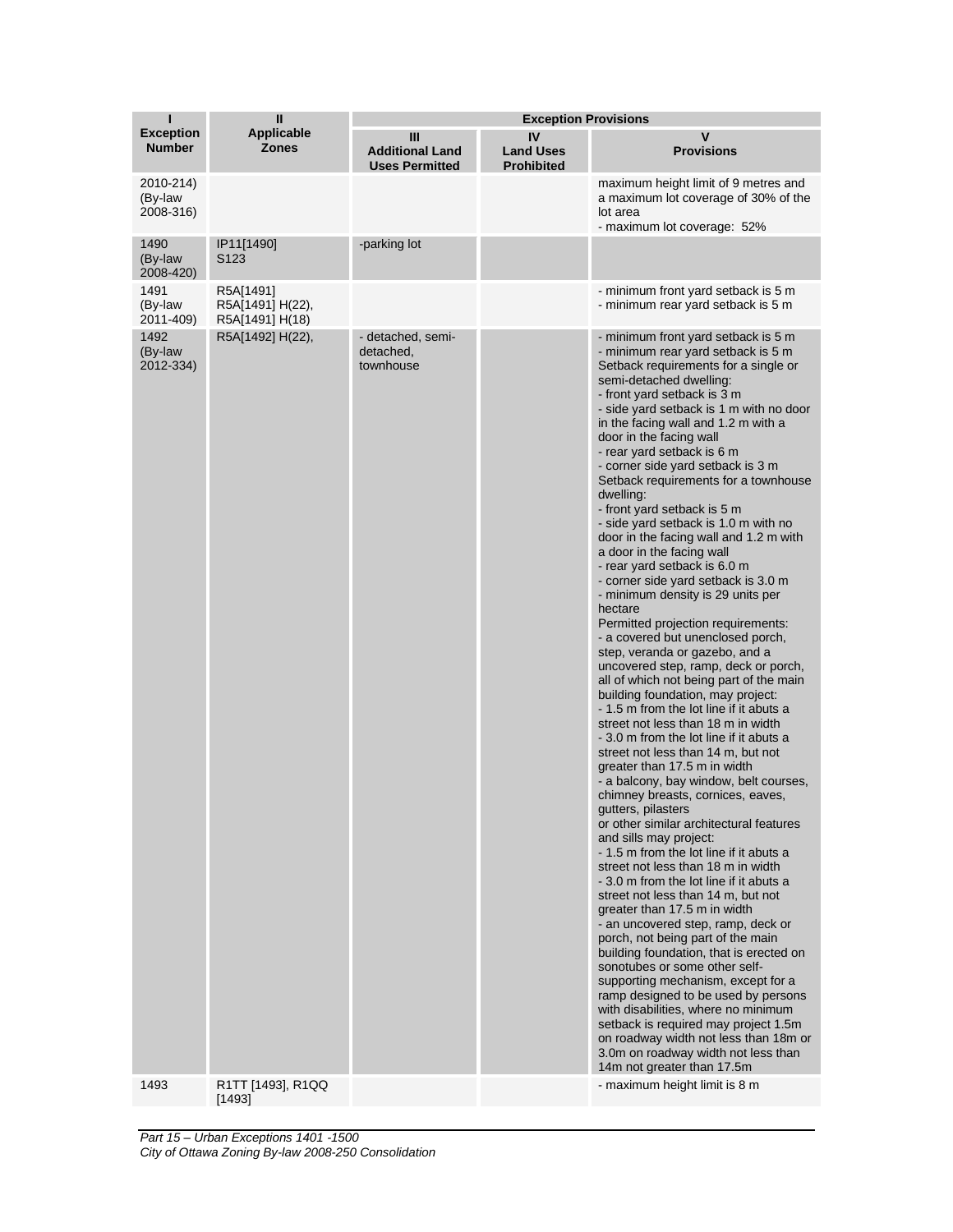| П                                            | Ш                                      | <b>Exception Provisions</b>                          |                                                                  |                                                                                                                                                                                                                                                                                                                                                                                                                                                                                                                                                                                                                                                                                                                                                                                                                                                                                                                                                                                                                                                                                                                                                                                                                                                                                                                                                                                                                                                                                                                                                                                                                                                                                                                                                                                                                                                                                                                                                                                                                                                                                                                                                                                  |
|----------------------------------------------|----------------------------------------|------------------------------------------------------|------------------------------------------------------------------|----------------------------------------------------------------------------------------------------------------------------------------------------------------------------------------------------------------------------------------------------------------------------------------------------------------------------------------------------------------------------------------------------------------------------------------------------------------------------------------------------------------------------------------------------------------------------------------------------------------------------------------------------------------------------------------------------------------------------------------------------------------------------------------------------------------------------------------------------------------------------------------------------------------------------------------------------------------------------------------------------------------------------------------------------------------------------------------------------------------------------------------------------------------------------------------------------------------------------------------------------------------------------------------------------------------------------------------------------------------------------------------------------------------------------------------------------------------------------------------------------------------------------------------------------------------------------------------------------------------------------------------------------------------------------------------------------------------------------------------------------------------------------------------------------------------------------------------------------------------------------------------------------------------------------------------------------------------------------------------------------------------------------------------------------------------------------------------------------------------------------------------------------------------------------------|
| <b>Exception</b><br><b>Number</b>            | <b>Applicable</b><br><b>Zones</b>      | Ш<br><b>Additional Land</b><br><b>Uses Permitted</b> | IV<br><b>Land Uses</b><br><b>Prohibited</b>                      | V<br><b>Provisions</b>                                                                                                                                                                                                                                                                                                                                                                                                                                                                                                                                                                                                                                                                                                                                                                                                                                                                                                                                                                                                                                                                                                                                                                                                                                                                                                                                                                                                                                                                                                                                                                                                                                                                                                                                                                                                                                                                                                                                                                                                                                                                                                                                                           |
| 1494<br>1495                                 | AM9[1494]-h<br>IL[1494]-h<br>LC4[1495] | - automobile                                         | - the uses listed                                                | - maximum gross floor area is $300m^2$<br>- minimum front yard setback is 15 m<br>- minimum corner side yard setback is<br>10 <sub>m</sub><br>- minimum rear yard setback is 15 m<br>- minimum interior yard setback is 15<br>m<br>- minimum front yard setback for a car<br>wash is 40 m<br>-minimum corner side yard setback for<br>a car wash is 10 m<br>- minimum rear yard setback for a car<br>wash is 5 m<br>- minimum interior yard setback for a<br>car wash is 40 m<br>- minimum front yard landscaped<br>buffer is 8 m<br>- minimum corner yard landscaped<br>buffer is 5 m<br>- minimum interior yard landscaped<br>buffer is 6 m<br>- minimum front yard landscaped<br>buffer is 5 m<br>Prior to lifting of the 'h', the following<br>criterion must be met:<br>i. the proponent will commit up to<br>\$25,000.00 to provide a landscaped<br>gateway feature in the daylight triangle<br>of the site. The daylight corner will<br>have berming up to three fee complete<br>with split rockery wall, shrubs and<br>flower planting areas. The design will<br>accommodate a municipal<br>identification sign if deemed desirable<br>by the municipality;<br>ii. upon approval of a landscape<br>design concept for the south side of<br>Hazeldean (as proposed in the June<br>2002 West Kanata Concept Plan), the<br>minimum landscape buffer along<br>Hazeldean Road be increased from 5<br>to 8 metres. The proponent will, at its<br>expense, incorporate and maintain the<br>design elements that will be standard<br>for all other adjoining properties on the<br>south side of Hazeldean Road;<br>iii. the west property 6 metres setback<br>landscaped area will include a 2 metre<br>landscaped berm, fencing as required<br>for sound attenuation and plantings to<br>shield the adjoining property as long<br>as a residence; and<br>iv. the proponent will submit a site plan<br>for review and consideration by the<br>municipality substantially in keeping<br>with the concept plan attacked to the<br>staff report submitted to Planning and<br>Development Committee dated 30<br>October 2002.<br>- convenience store is limited to 280m <sup>2</sup> |
| (By-law<br>2017-148)<br>(By-law<br>2015-197) |                                        | service station                                      | in 189(1) are not<br>permitted and<br>only the<br>following non- |                                                                                                                                                                                                                                                                                                                                                                                                                                                                                                                                                                                                                                                                                                                                                                                                                                                                                                                                                                                                                                                                                                                                                                                                                                                                                                                                                                                                                                                                                                                                                                                                                                                                                                                                                                                                                                                                                                                                                                                                                                                                                                                                                                                  |